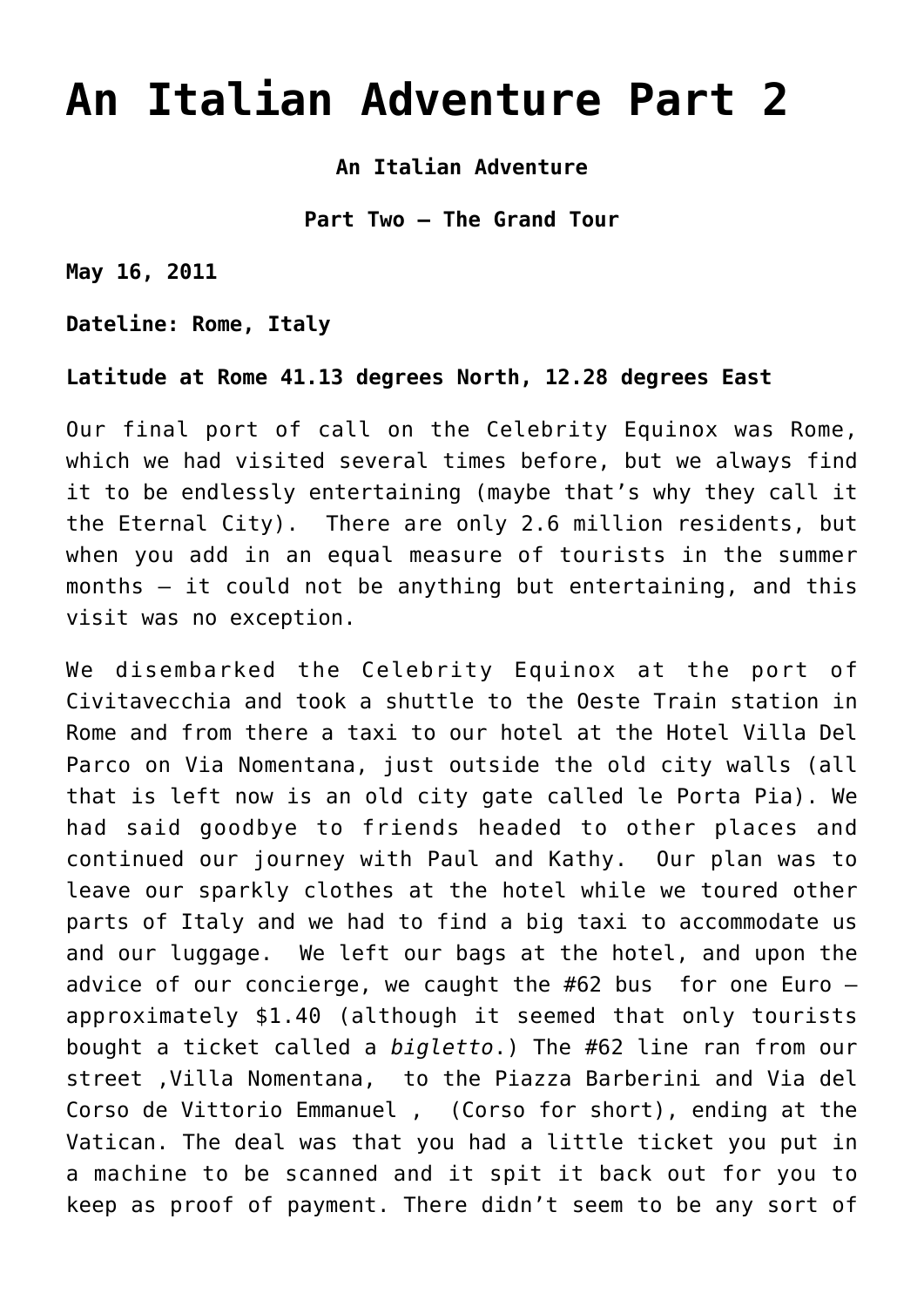enforcement . We wondered what happens at the end of the day when it looks like the bus had only half a dozen riders. Our hotel clerk told us it's sort of a wink-wink thing. Officials know what is going on, but don't want to throw Grandma off the bus for non-payment. We were told by another resident with whom we were chatting that Romans really like to see tourists pay the fare so it doesn't appear that we are freeloading, although with the prices charged here, I can't see how they could possibly think that. We assume that freeloading is reserved only for residents.

The history of Rome in a nutshell is this, starting with myth and going to documented history: Romulus and Remus were twin sons of the War God, Mars, and Rhea, one of the Vestal Virgins (thus dramatically shortening her career). Vestal Virgins lived in a temple and were keepers of the holy flame. They were able to retire after 30 years, but Rhea's time was far from up. The babies were abandoned (we were wondering if this was part of a cover-up so she could keep her job as a Vestal Virgin ) and were adopted by a she-wolf. They grew up to lead a band of outlaws and according to legend, in 753 BC Romulus and Remus attacked the nearby Sabine tribe and kidnapped their women and thus founded Rome, but eventually Romulus ending up killed Remus so you don't see anything named after him. From 800 to 600 BC Rome was ruled by 7 Latin and Etruscan kings, but in 509 BC the Romans revolted and established a Republic which expanded all over the Mediterranean. A long Period of Civil War ended when Julius Caesar defeated Pompeii in 48 BC. Later he was killed by Brutus and then Octavius Augustus became emperor and started a dynasty and a building binge that included the Coliseum, the

Arch of Titus and the Forum of Trajan. In the  $4<sup>th</sup>$  Century Christianity took hold and the Papacy became increasingly powerful. Rome became top heavy with its own bureaucracy and succumbed to over-expansion and in 385 AD, it split into two and subsequently fell into decline. The  $5<sup>th</sup>$  Century saw the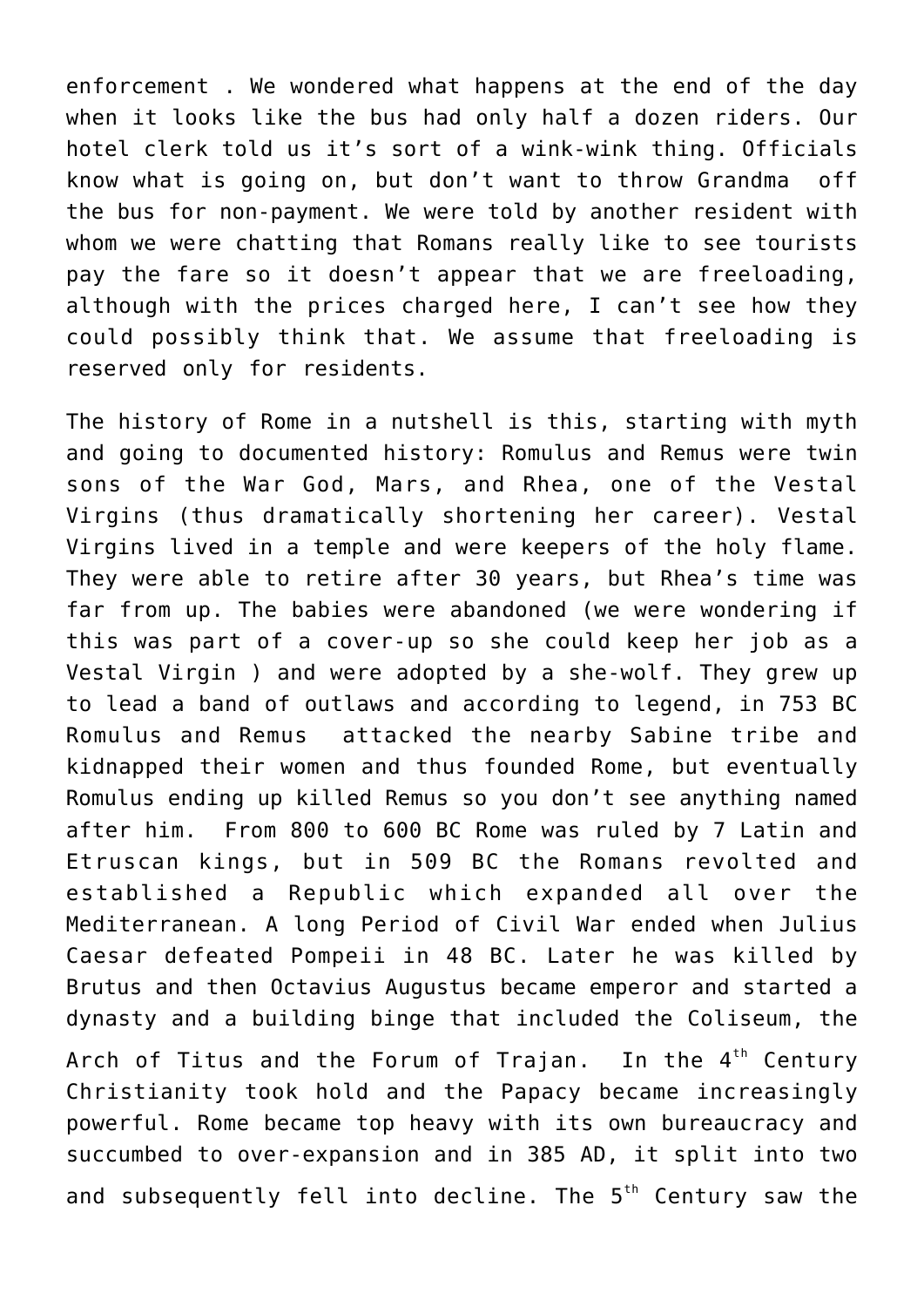Dark Ages and invasion by barbarians – Goths, Lombards and Franks. Then the Renaissance began and flourished in the 15<sup>th</sup> century under a system of powerful city states. The area was annexed by Napoleon in 1814, but in 1870 the various citystates took it back and it was unified as Italy. In 1922 Mussolini came into power for 20 years with his Fascist regime, but he was executed by his own people after Italy abandoned the Nazis and joined the Allies, who coincidentally were in the process of conquering the country, so it was an opportune time to make the flip-flop. Later of course, came a series of prime ministers, including Berlusconi and his bungabunga parties, and he emerged as sort of a head cheerleader for old- timey Roman decadence and moral decay, living proof that the "orgy" gene has continued to thrive in modern Romans.



Babington's Tea Room at the Spanish Steps

We got off the bus at the Piazza Barberini and walked to the Spanish Steps which we admired with thousands of other tourists and locals on their lunch hour (or hours – they take long ones here) Here we also saw the famous Hotel Hassler (one of Rome's premier hotels and lodging for the rich and famous and those who can pretend they are for a night or two) It is a very understated building (nondescript really) at the top of the steps off to one side. At the bottom of the steps is the equally unassuming Babington's Tea Room, which was a hangout for young wealthy gentlemen doing the requisite Grand Tour of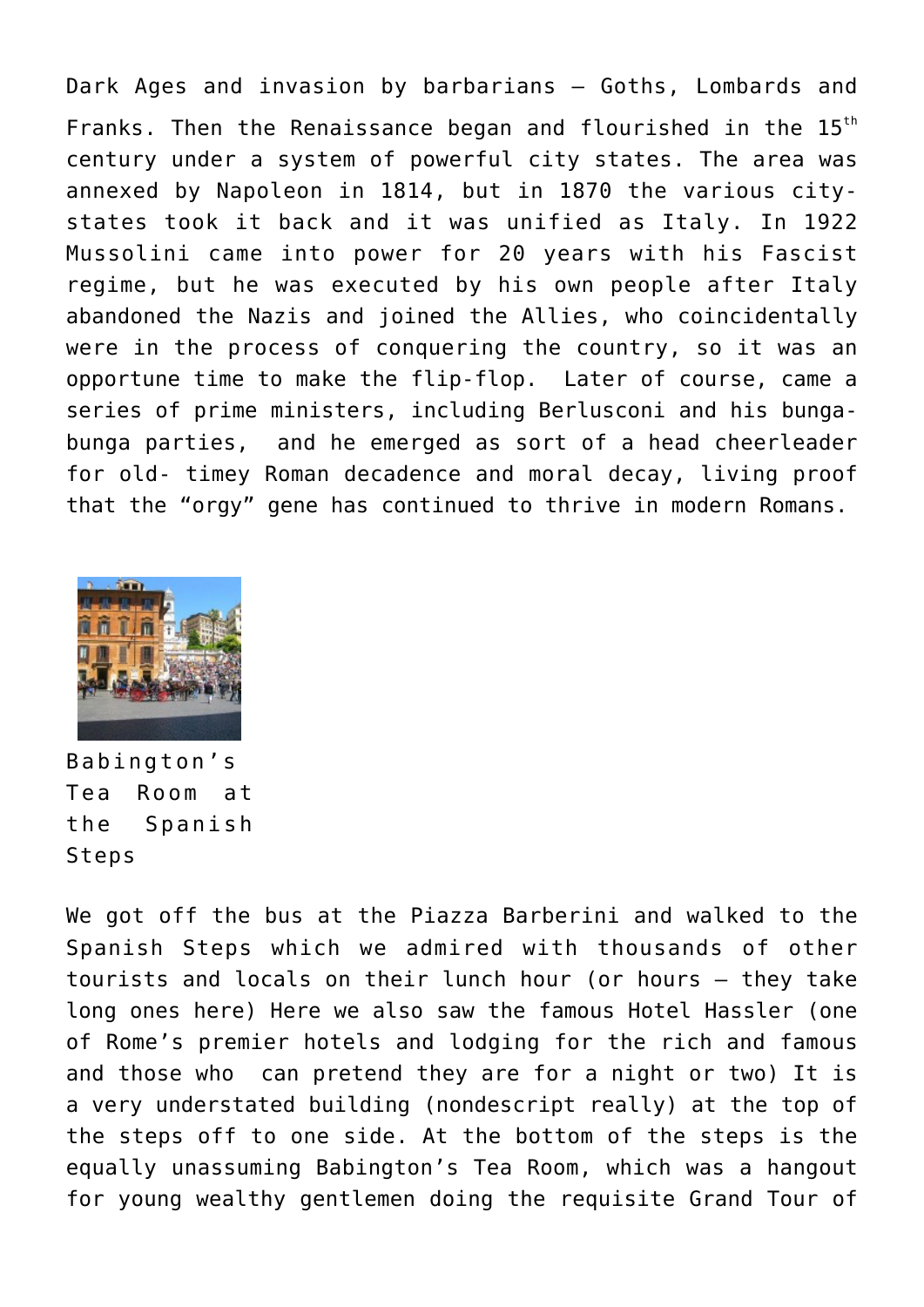the Continent to round out their educations, including many of Romantic poets and writers in their day (Keats, Wagner, Goethe, Byron. Apparently it was not that good for their health. The house where Shelley died at the age of 30 is just on the corner and Keats died near here of tuberculosis at age 25. Byron lived on the square as well, but he managed to travel to Greece to die at the ripe old age of 36. There were some writers who did the Grand Tour and lived to tell about it such as Wagner and Goethe. An unlikely visitor, not in the English Gentleman mode, was Buffalo Bill. No word on how well he blended here. In keeping with the ritzy Hotel Hassler, the most exclusive shopping street in Rome Via Condotti, which is sort of the  $5<sup>th</sup>$  Avenue of Rome, dead ends here. There is a steady parade of shoppers and windowshoppers mingling with the tourists and vendors. We found that it is not just the shoppers and tourists who walk here, particularly late in the afternoon. The *passeggiata*– the ritual of an evening stroll through interesting places – is practiced throughout Italy.



The Spanish Steps

Even the McDonalds here is upscale or so we are told, but we skipped this stop in favor of a more traditional lunch. We had a simple, yet extravagant lunch (simple food – big price tag) close by the steps. It was very crowded, but very picturesque and the best place in Rome (second only to the Vatican ) to get your pocket picked – but perhaps they were seeking more prosperous looking tourists because we had no incidents. The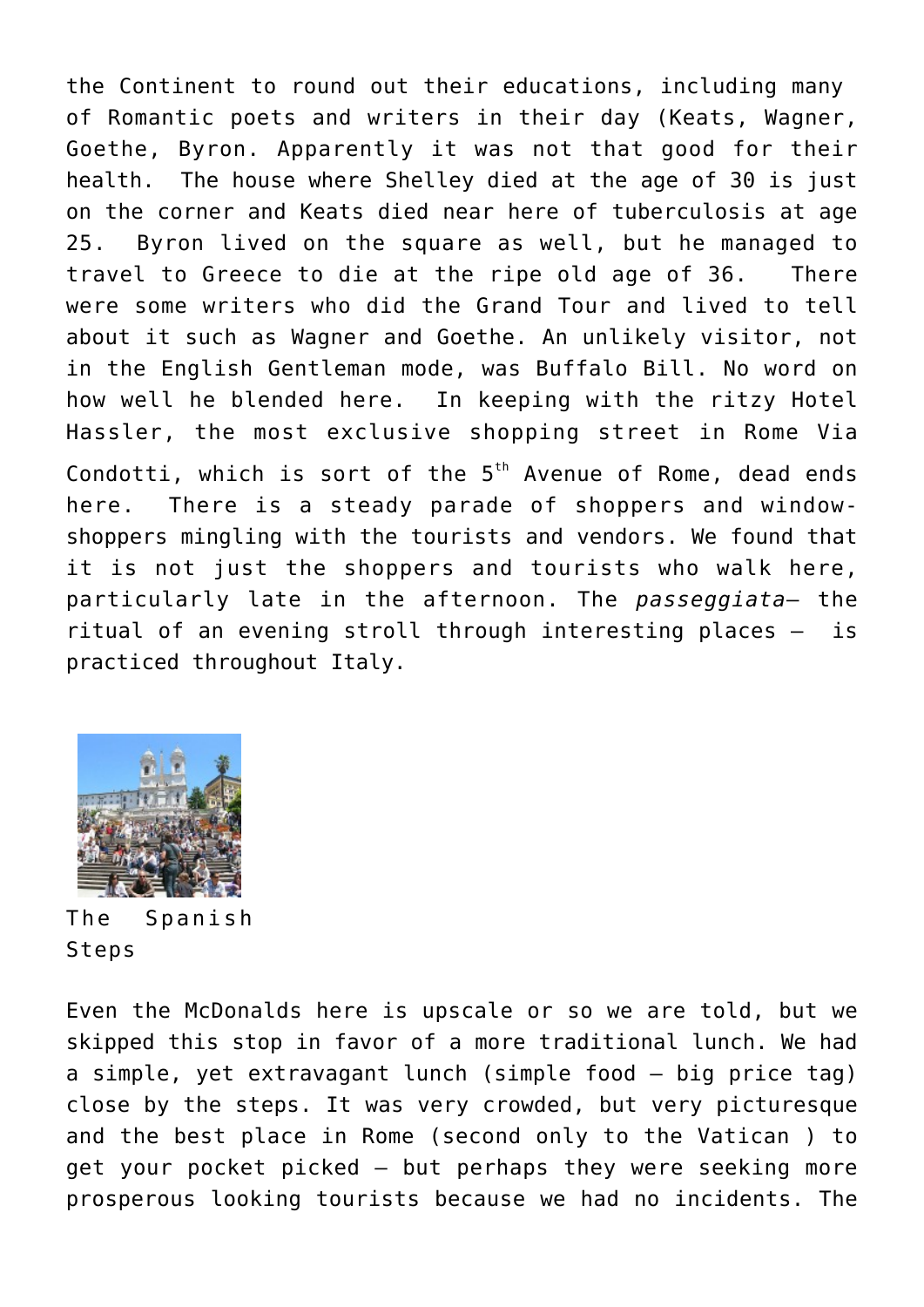scene was both charming and lively, with a mingling of tourists, shoppers, vagrants, lolly-gaggers, roasted chestnut vendors, souvenir hawkers, and knock-off designer goods peddlers. The local name for the Spanish Steps is the Piazza Espagna (Spanish Plaza). They were built between 1723 and 1725 at the site of the Spanish Embassy. There are 137 steps that ascend in 3 tiers from the Piazza de Espagna at the bottom to the Trinita dei Monti church at the top. From here you can see Rome's 7 hills and it draws a large crowd at sunset. There is a boat shaped fountain designed by Bernini in the Piazza Espagna called the Barccacia Fountain. He was quite prolific and is much on display around Rome.



Trevi Fountain

After lunch we continued walking to the Trevi Fountain, completed in 1762. It was designed by Nicolo Salvi in the typical Baroque style. The fountain features Neptune (a.k.a. Triton) trumpeting on his conch shell, standing on a chariot with winged horses. The source of the water for the fountain was, and still is for all fountains in Rome, a series of gravity-fed aqueducts, first designed and built by those most clever of humans, the ancient Romans. This fountain has water spouting from 24 different places. Tradition says that if you throw a coin in the fountain, you will return to Rome, so of course we all did this, along with thousands of others. After all we had all seen the movie, *Three Coins in the Fountain*. There are guards scattered about to make sure little ragamuffins (or financially distressed tourists) don't dive in after the coins since there's a veritable fortune tossed in there every day. We are told that they clean the fountain out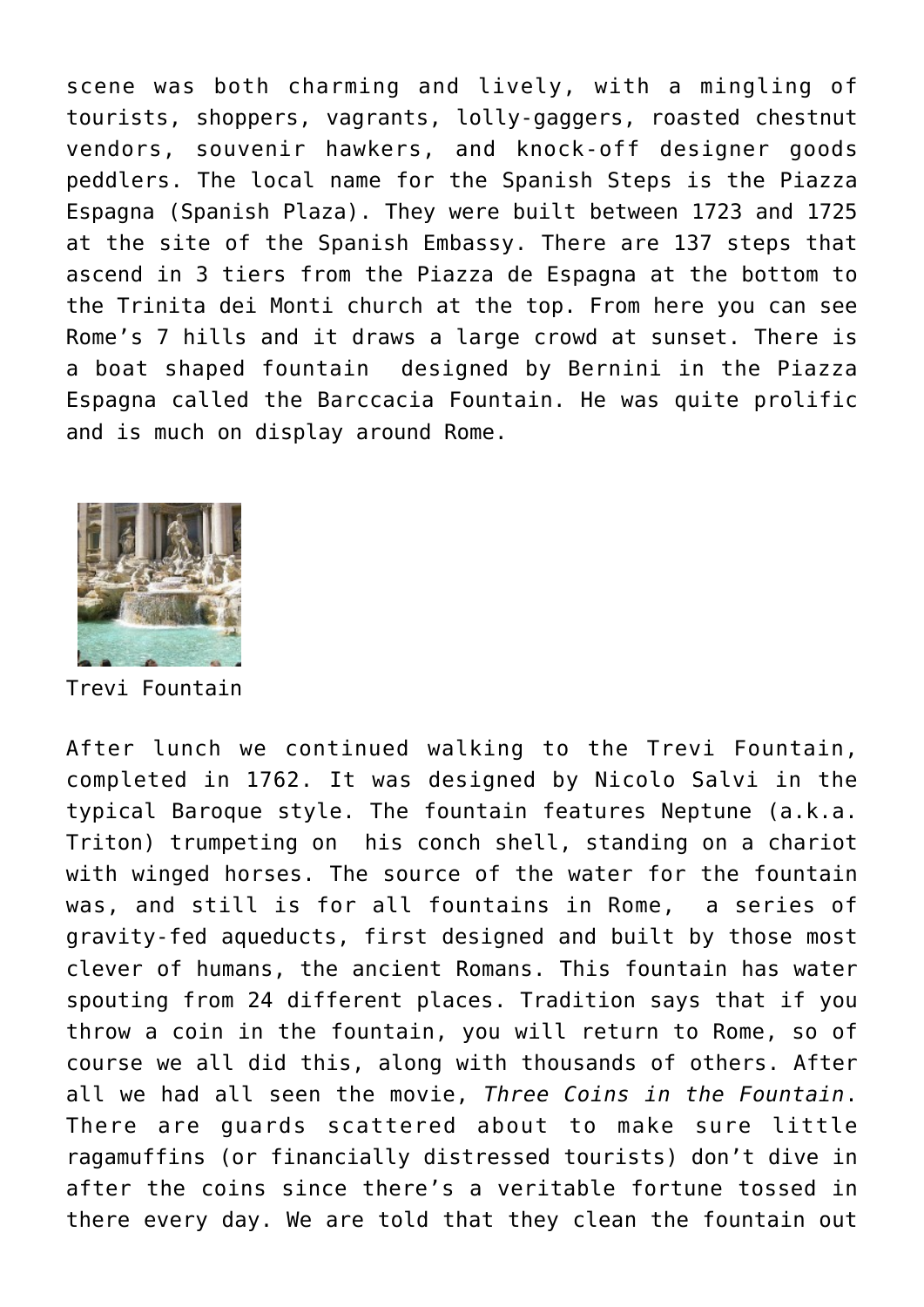at the end of each day and the money goes to charity, but this being Italy, we suspect that maybe some coins find their way into other pockets along the way.



Tossing Coins in the Fountain to Ensure our Return

From Trevi, we walked along the Via del Corso, the main street of Rome named for the Berber horse races held here during Carnevale. The races were held with no riders and things got kind of wild and unpredictable and the races were stopped in the late 1800's due to an annual trampling of bystanders, which came to be considered a bad thing. (The country had come a long way from the Coliseum days in terms of sensitivity.)

 We continued our walk to the Pantheon, built in 27 BC by Marcus Agrippa and reconstructed by Hadrian in the early Second Century. It is the most complete ancient building in Rome. It was originally intended as a place to worship all the gods and thus the name, Pantheon. It was also a burial place for notables including the painter Raphael. It survived the onslaught of the barbarians largely because it became a church dedicated to martyrs just after Rome fell and thus it escaped being used as a quarry. The dome is 142 feet high with an oculus (a hole open to the sky) at its center and at different times of day and different seasons, small niches are illuminated by sunlight. The entrance is somewhat sunken since the Rome of today sits on 20 centuries of rubble. The Pantheon has the distinction of being the only building from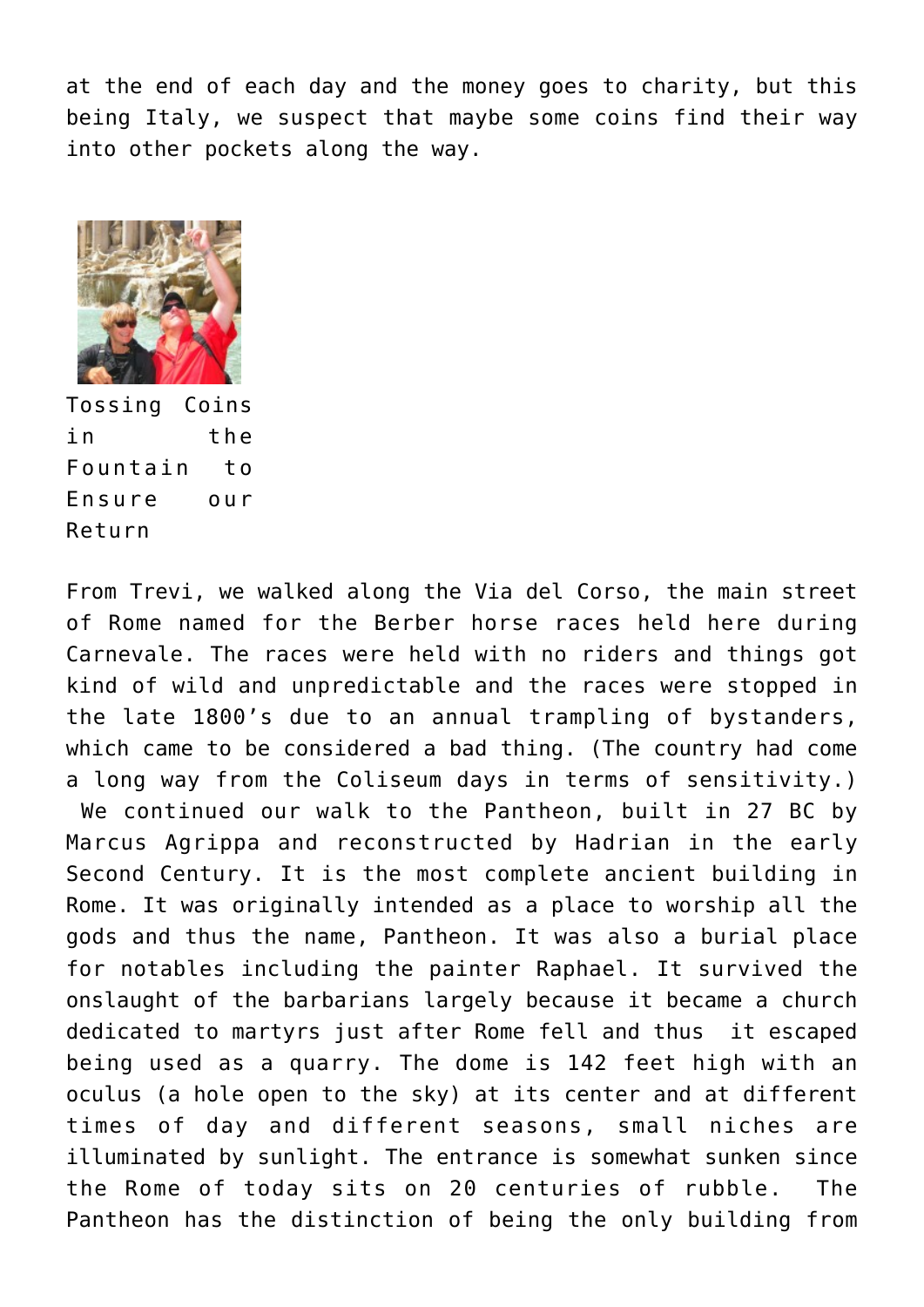ancient Rome in continuous use since its construction.

We continued our leisurely walk, (a.k.a. *passeggiata*) experiencing "La Dolce Vita – which translates as "the sweet life", which is the very essence of Italy. And we found it to be pretty sweet actually. We ran across several piazzas of note including the Campo del Fiore and the Piazza Navona. Piazza Navona, built in the Baroque Period in the  $17<sup>th</sup>$ Century, is the quintessential Italian piazza, built on the site of First Century AD stadium and race track built by



The Fountain of the 4 Rivers – Piazza Navona

Domitian, which gives it its rectangular shape. Bernini's Fountain of the Four Rivers (that would be the Fontana dei Quattro Fiumi) dominates the site. In the Four Rivers Fountain there are 4 River gods, mounted on horses plunging through the spray, that represent the 4 continents that were known in Bernini's day and the associated flora and fauna from those places. The Nile, the Danube, the Ganges and the Plata in South America are represented (The Amazon, must not have gotten much press in those days since the Plata is very puny by comparison). An interesting thing about the South American piece of the sculpture is the presence of an armadillo – no word on where Bernini got that idea. The fountain is topped by an obelisk taken from the Appian Way, which was stolen from Egypt centuries before. There are several obelisks from Egypt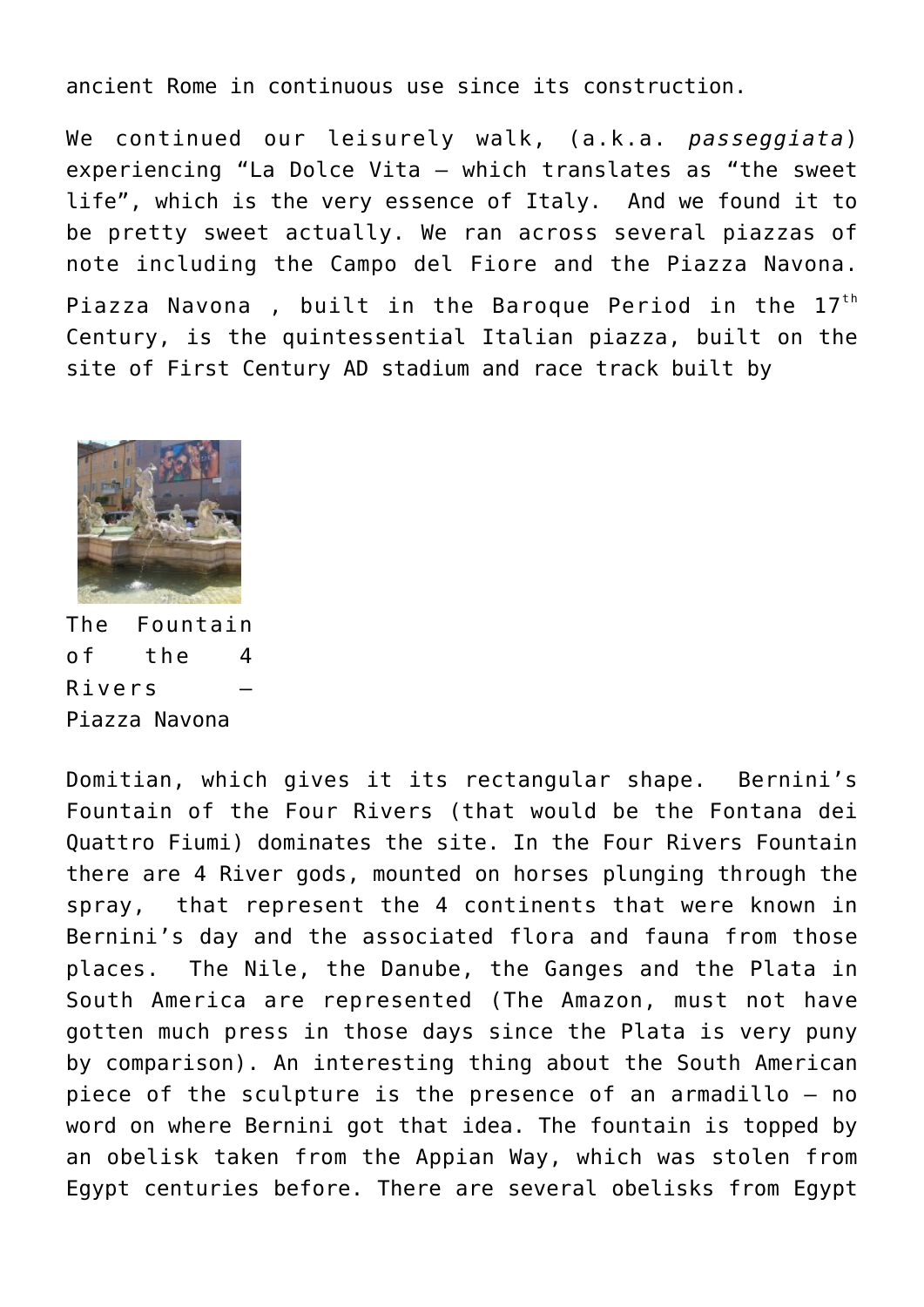around the city including one from the  $6<sup>th</sup>$  Century BC that was taken as a trophy of war by Augustus when he defeated Antony and Cleopatra. (Seems like taking her jewelry would have been a lot easier).

There are two smaller fountains, the Fontana del Moro (the Moor's fountain) which depicts Neptune (Triton) as a dark skinned man (thus the title "Moor"), riding a rather diminutive dolphin, which gives the impression that he is torturing the poor thing. The other fountain is also of Triton, called the Fontana del Nettuno (Fountain of Neptune) which was begun centuries earlier, but only completed a few hundred years ago.



A Michael Vick sighting at the Piazza Navona

People watching is at its peak here. There are vendors selling knockoff purses and sunglasses, artists, musicians, mimes, tourists and so forth. We saw a guy who was a dead ringer for Michael Vick in a Number 7 jersey selling knock-off Louis Vuitton purses. We had been wondering what he was doing in the off season. Apparently people watching in the Piazza Navona is nothing new. Up until the  $19<sup>th</sup>$  Century, it was a common practice to stop up the fountain outlets and flood the piazza and the rich people would splash around in their carriages while the poor made do with paddles and crude rafts.

From the Piazza Navona, we walked maybe 500 yards to another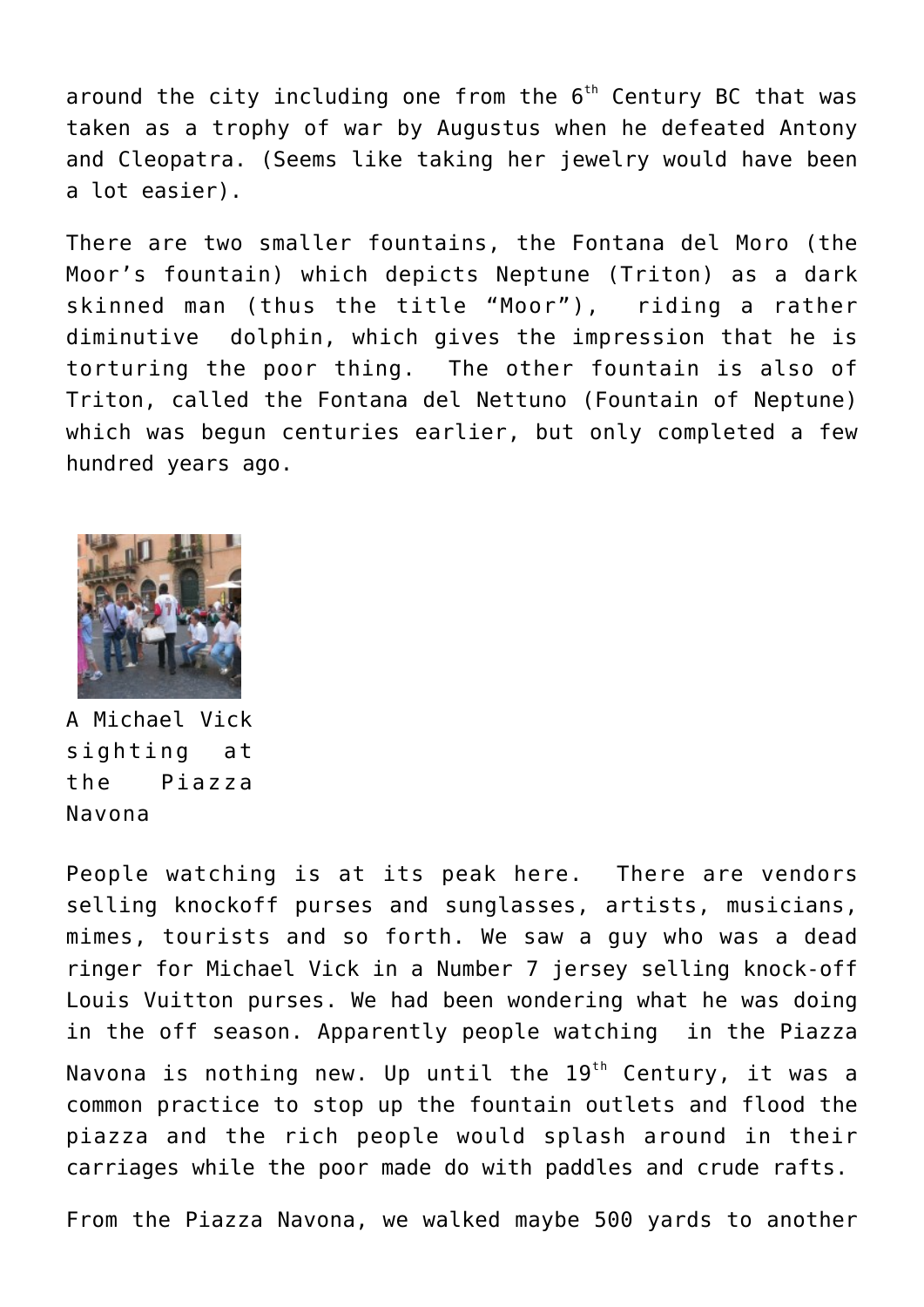piazza, the Campo De Fiori, popular with locals and tourists alike, where there are markets by day and street performers, evening strollers, and restaurant goers by night. We arrived roughly in between when there was a major sweep-up taking place rounding up the day's detritus. The translation of Campo del Fiori is Field of Flowers, but the image of tranquility it evokes is deceiving. Reportedly the painter, Caravaggio, killed his opponent after losing a game of tennis on the square, and the famous goldsmith Cellini reportedly murdered a business rival here. The east side of this square is built into the actual wall of the Roman theater of Pompey, where Julius Caesar was assassinated. Today there is a controversial statue of Giordano Bruno, an intellectual type who had the temerity to suggest that the earth revolved around the sun. He was burned at the stake as a heretic on the same spot where his statue now stands. The statue was erected in 1889 but the Church demanded it be removed given his status as a heretic. However local rioters turned out in force and triumphed over Vatican protests and thus Bruno still stands in the square today.

From Campo de Fiori we walked to the Piazza Campidoglio and Capitoline Hill, one of Rome's famed 7 hills, and the belvedere atop it. Capitoline is named for the site of the capitol. Italian cities seem to be fond of the "belvedere" which translates literally as beautiful view. It is an architectural structure, often a terrace designed to take advantage of a view. The belvedere at the Piazza Campidoglio, was designed by Michaelangelo in the 1550's to house the Capitoline Museums, veritable treasure troves of Roman sculptures and Renaissance paintings. There is a flight of steps called the Cordonata leading up to the Piazza from the street. Although each step is only a few inches high, there are plenty of them to burn off more than a few pizza calories. The belvedere here offers a sweeping view of the ruins of the Roman Forum which we planned to explore the next day. Two of the most famous iconic sculptures on the belvedere are Marcus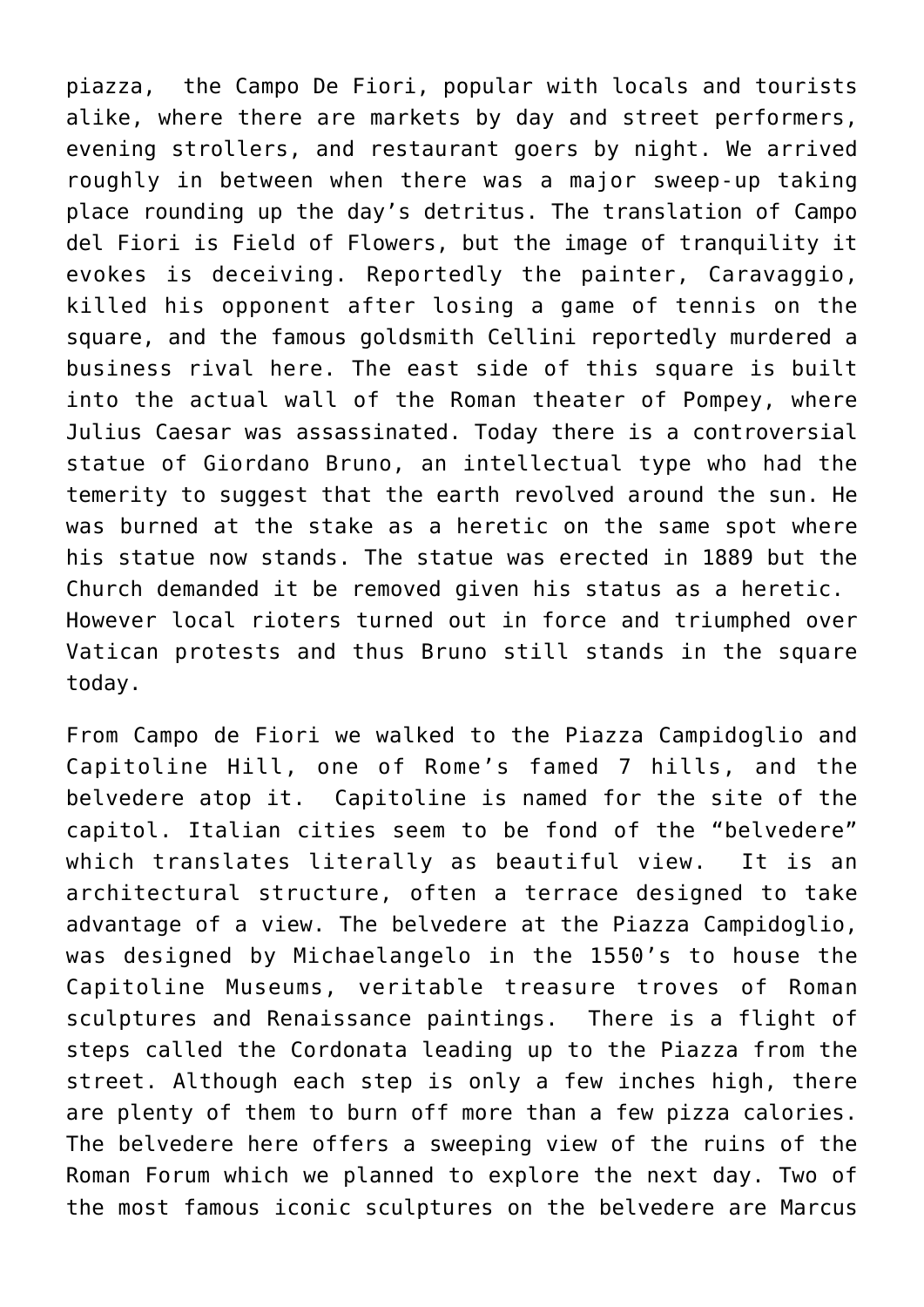Aurelius on his horse and the legendary she-wolf suckling Romulus and Remus. Another famous hill nearby is Palatine Hill, which also overlooks the Forum, and was the site where all the palaces of the wealthy stood (the English word "palace" comes from Palatine, just as capitol comes from Capitoline).



Victor Emmanuel Monument

From the Campidoglio, it is only a short walk to Piazza Venezia and the mammoth Victor Emmanuel Monument – larger than anything the Romans contemplated, but then again it was built in 1930 to celebrate the  $50<sup>th</sup>$  anniversary of unification and they had the benefit of more modern building technology. Prior to 1870, Italy was a country of often warring citystates until Victor Emmanuael became Italy's first King. There is a statue of the king on horseback (43 feet long) and to give you an idea of the scale – the King's mustache is 5 feet across. This was the site of many of Benito Mussolini's Fascist rants in the late 1930's, however, his glory was short lived. In 1945 in a display of extreme disapproval ratings, Mussolini and his girlfriend were shot and hung from meat hooks in Milan.

From Capitoline Hill, we trekked over to the Corso Vittorio Emmanuel (named after the same hero – sort of an Italian George Washington with a mustache. We had some fabulous bruschetta in an outdoor café called La Locanda de Tempio on a small side street. The name translates as temple place and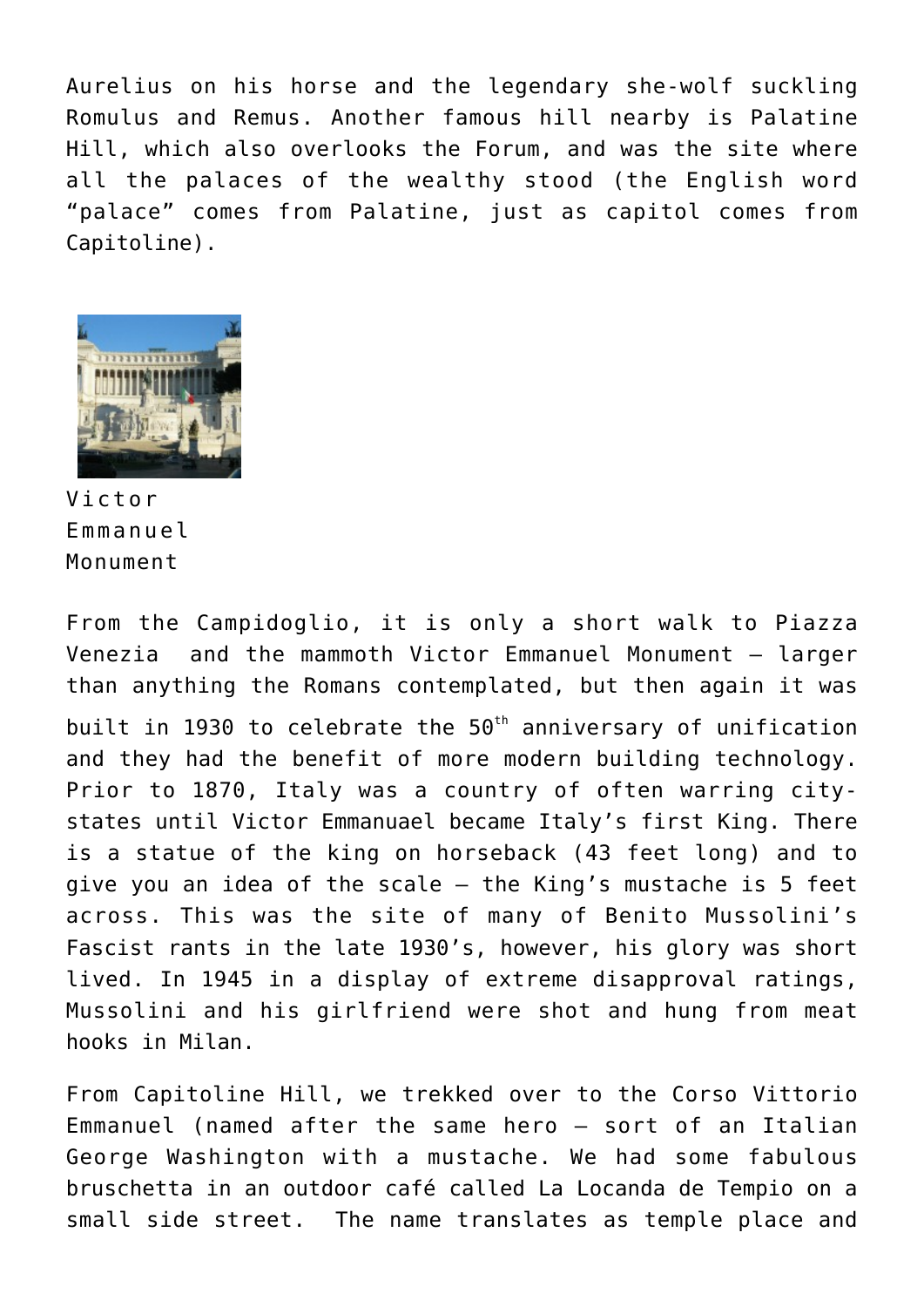there was a part of a temple, but we were never clear as to whose it was. It stands in a little side street in the shadows of an ancient church in the Piazza San Ignacio. Rome has a gracious plenty of piazzas and since the onslaught of Americans so we fancy, we noted that there are pizzas to be had in all the piazzas. We first visited Rome in 1975 and found pizza to be scarce in these parts – it was primarily a Neapolitan thing – but that is no longer the case. We took the #62 bus back to the hotel and fell into bed and into a deep sleep, only slightly shy of comatose.

**May 17, 2011**

## **Dateline: Rome, Italy**

We set out this morning today for the Vatican on the #62 bus, which was mobbed with people headed to work. We met a Canadian scholar who was working on a research project at the Vatican library who gave us a time management tip, saying that we should get off the bus one stop early and walk across the Tiber River, rather stay sandwiched on board as the bus sat in traffic trying to cover the same ground. We walked past the Castel Sant' Angelo which sits fortress like guarding the entrance to Vatican City (or at least it did in the old days). Castel Sant' Angelo was built by Emperor Hadrian as a tomb in 139 AD. It later became a fortress, and now it is a museum. It has been featured prominently and quite dramatically in Dan Brown books and movies such as Angels and Demons and The Da Vinci Code, supposedly providing secret passageways into and out of the Vatican for assorted heroes and villains.

Gary and I had been to St. Peter's Square a few times before and have always encountered throngs of people, but because St. Peter's Basilica, is one of the most spectacular sights in the world, it is always worth another visit. On today's visit it seemed that at least a million other tourists agreed with us on this and they were all in St Peter's Square that morning waiting to get inside. The Vatican is the smallest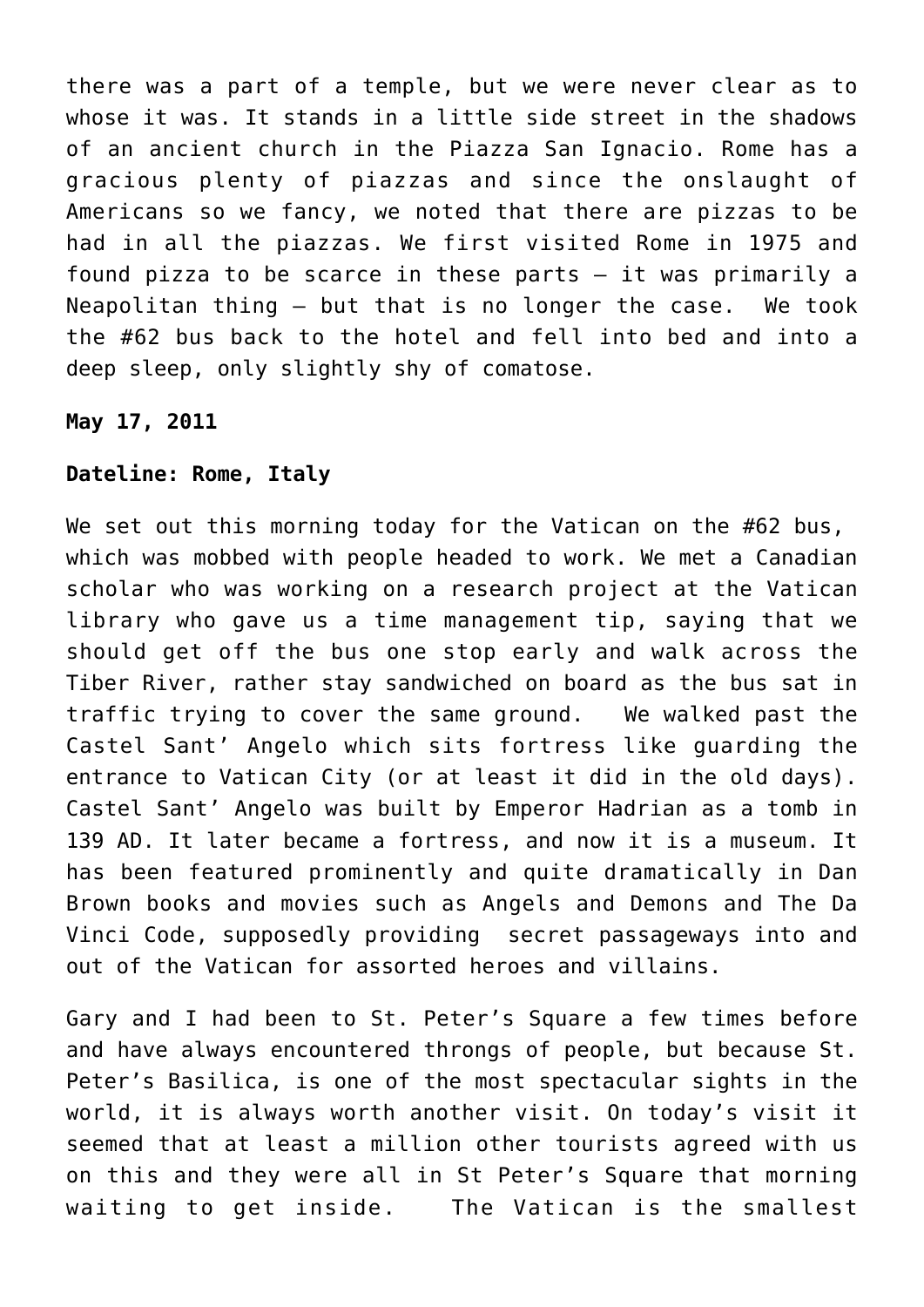independent state in the world and is governed by the Pope, who is protected by Swiss Guards in colorful traditional medieval era costumes (replete with scarlet and gold bloomers and halberds), although we are told he also has his own Secret Service types who dress and are armed more along the lines of a US President's protective detail. The square itself is massive, holding an estimated 400,000 people. There are 284 Doric columns designed by Bernini, forming two semi-circles with an obelisk in the center. There are 8 Vatican Museums housed in the surrounding buildings and acres of private gardens. The Vatican stands on the former site of the Circus of Nero (no animals, no clowns. A circus was in those days essentially a racetrack as seen in the movie, Ben Hur). St. Peters Basilica, consecrated in 1626, features the world's tallest dome, and it is indeed a marvel both structurally and artistically. It is 448 feet tall and somewhere in history it was decreed that no buildings in Rome may be higher, and thus Rome is thankfully spared a modern skyline.

Paul and Kathy decided on a tour since this was their first time in Rome, but, we decided to savor our memories and "go walkabout" as the Aussies would say, and through the miracle of text messaging, we would rendezvous later. We had no particular destination in mind, but over the course of a few hours we ended up walking from the Vatican to the Coliseum, which is no small walk by anyone's standards. This stroll enabled us to observe the smaller things, like for example the city's manhole covers. They are have the letters " SPQR" , which in Roman times was an abbreviation for the Latin phrase, Senatus Populusque Romanus, which translates as

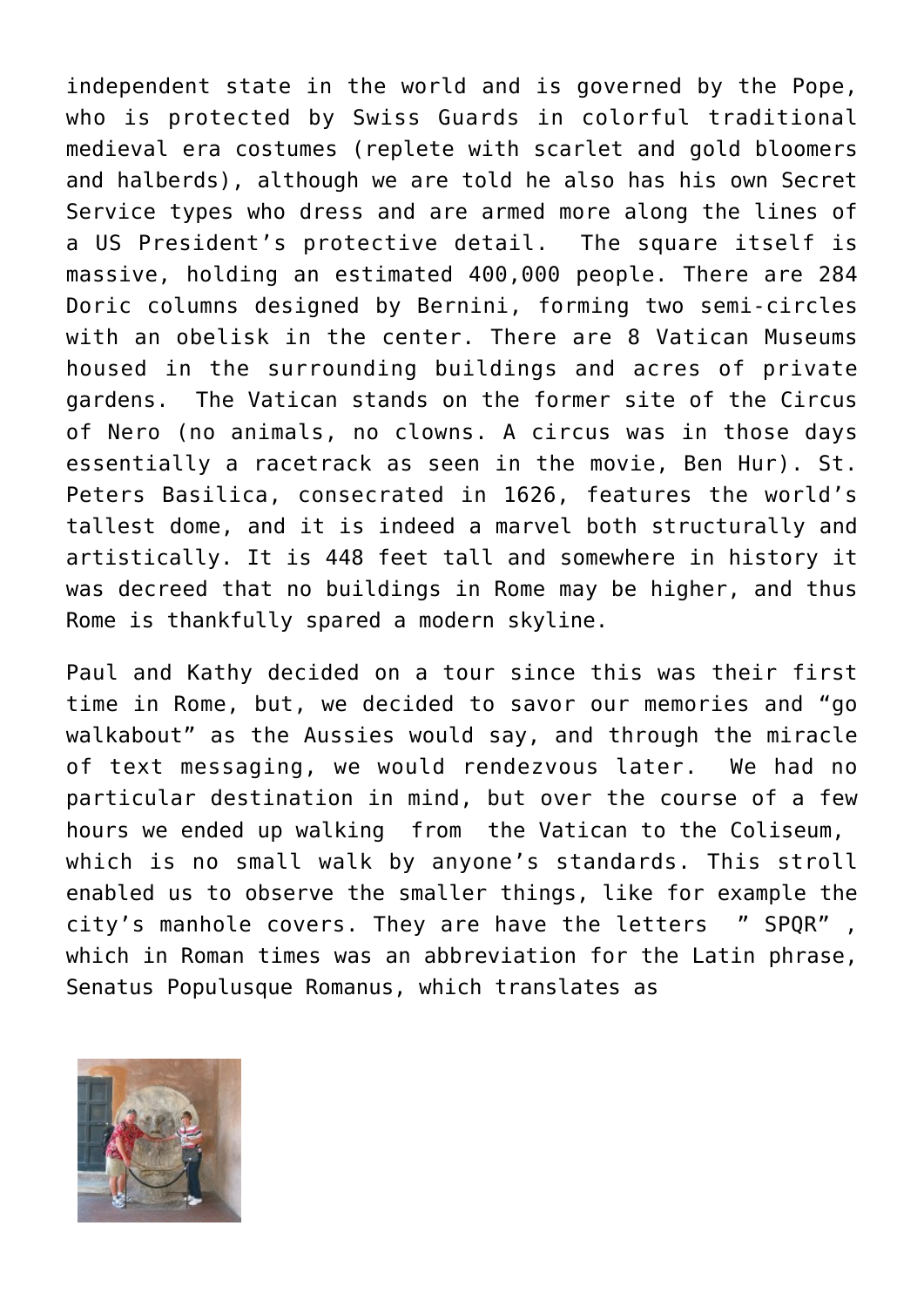The Bocca della Verita

"the Senate and the People of Rome". We also had the opportunity to stop by a small church to see the *Bocca della Verita*., which translates as "the Mouth of Truth" at the Church of Santa Maria in Cosmedin. I had somehow retained an image of this gaping mouth in my Repository of Useless Knowledge from a National Geographic photo and article from my childhood and had always wanted to see it. The" Bocca" was also featured in a 1953 movie starring Gregory Peck and Audrey Hepburn called Roman Holiday. Legend has it that if a liar puts his fingers in the mouth , the said liar's hand will be gobbled up. I am pleased to report that both of us emerged with all digits intact.

We had lunch at an excellent restaurant overlooking the Coliseum and then took a short stroll to a park where we had a short nap alfresco, but since we had last toured the Coliseum in 1975, we decided it was worth revisiting and we had never done a guided tour of the Forum so we signed up for both.



Inside the Colissseum

At the Coliseum we had a tour with Paolo, a Fabio look-alike with even a Fabio accent, but he projected none of the Fabio air-headedness. The Coliseum – *the Piazzale del Colosseo* in Italian – got its name from a huge 100 foot high statue (Colossus) of Emperor Nero, which has long since "gone missing" . Its real name back in the day was the Flavian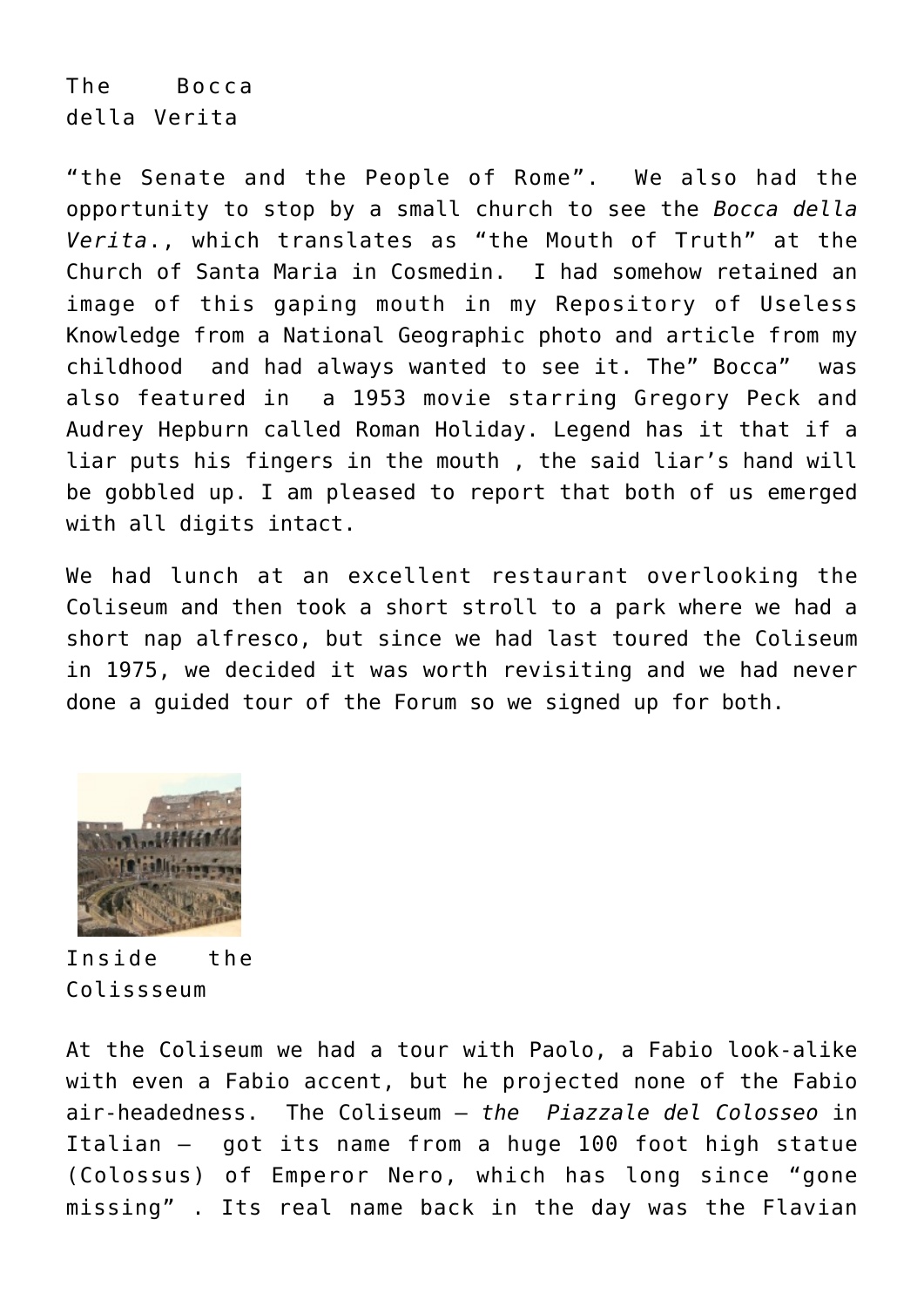Amphitheater, named for the Emperor Flavius. It is a free standing amphitheater and a marvel of engineering, made possible by the Romans mastery of two essential things – arches and concrete. The 3 types of columns used here were borrowed from the Greeks. It was able to seat as many as 50,000 people who came to watch gladiator contests and public spectacles. It was begun in 72 AD by Vespasian and inaugurated in 80 AD by his son Titus. The idea was to keep the populace entertained so they don't cause trouble. The entertainment was in the form of combat between men, between animals, between men and animals, and even between ships since the area could be flooded and ships floated. Simply put, killing was a spectator sport and the Romans wanted to share the fun with the average Joe in productions that were lavish and sophisticated. Animals were held below the Coliseum floor in cages and lifted to the arena elevator. Christians were occasional combatants, but not so much as modern day lore would have you believe. The Romans wanted a good battle for their blood sport and the Christians were not typically much competition for their adversaries. The Romans did execute Christians along with other "enemies and undesirables", but it was usually done at lunch break (sort of a yawner halftime show) versus being a headliner event. And reportedly the lions were over-hyped as well and were more bewildered than ferocious. Lions and Christians notwithstanding, it was the scene of incredible brutality and outlandish spectacle – I am thinking this may where modern "sports" such as demolition derbies and mud wrestling have their roots.

Another myth debunked on this tour was the iconic thumbs up or thumbs down by the Emperor to determine the post-combat fate of a gladiator. Paolo told us that the fans got to vote and it went like this: If they wanted the gladiator to be killed, they stuck a thumb up and gestured, much like an umpire calling a base runner out. It is believed that the thumbs up as a gesture of approval came from American GI's liberating Europe in WWII. If Romans wanted the gladiator spared .they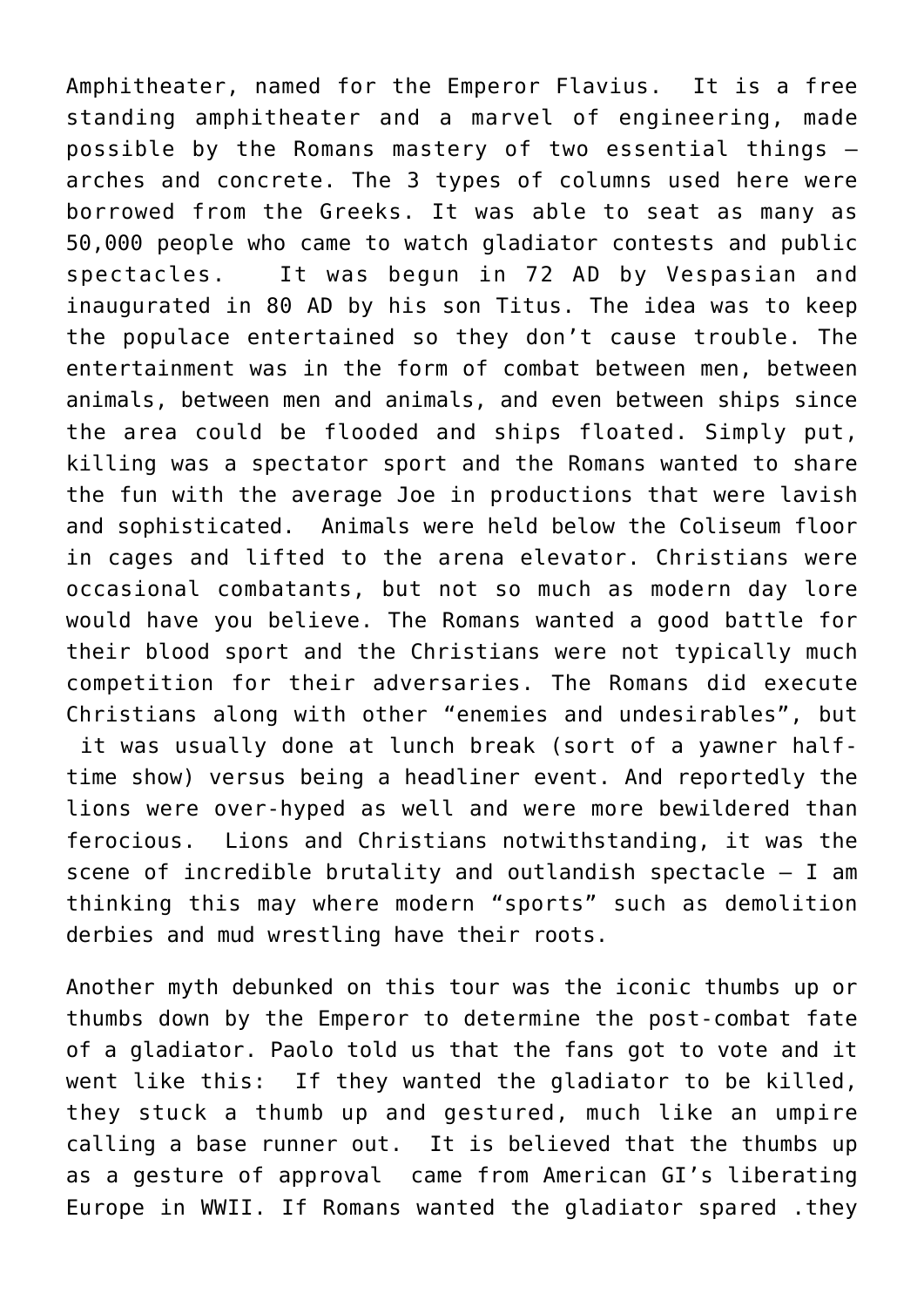would make a fist and press their thumbs against the index finger. A further note on Romans and fingers – much of their customs align with ours. They used the index finger for pointing and the ring finger for rings. They believed the middle finger was connected by veins to the genitals, so we can surmise that they used it for their individual obscene gestures as well. No word on what they did with the pinkie – maybe it was for dainty gestures, as it is for us, like when you extend it skyward while sipping a cup of tea.

We also saw where another unsavory custom may have originated. There is centuries-old graffiti on the Coliseum walls that Paolo pointed out to us, including a pictorial advertisement for a whore house. Or as Paolo suggested, tongue in cheek, you could argue that it is an advertisement for a lunch special since the "artwork" could be interpreted as being two grapes and a hot dog. One other interesting note – the exits were called "*vomitoriums*" from the Latin word for "issue forth at a great rate of speed".

As the Roman Empire went into decline, the Coliseum was neglected for centuries and consistently ransacked for building materials. (sort of the Roman Home Depot for stone and iron). Many of the hundreds of Christian Churches in Rome contain recycled stone from the Coliseum. Today only 1/3 of the building remains with three tiers of columns and 4 levels only on one side, but considering these ruins have been standing for 2,000 years, you can't help but be in awe of the remnants.

As we continued our tour, we walked across the street past Arch of Constantine toward the Forum. The arch was erected in 315 AD to honor Emperor Constantine's Victory over pagan forces and Rome's conversion to Christianity. It seems that on the battlefield Constantine had a vision of a cross which caused his conversion and since he was Emperor, Rome converted right along with him. The Romans were very big on building arches to celebrate military victories – after all a parade is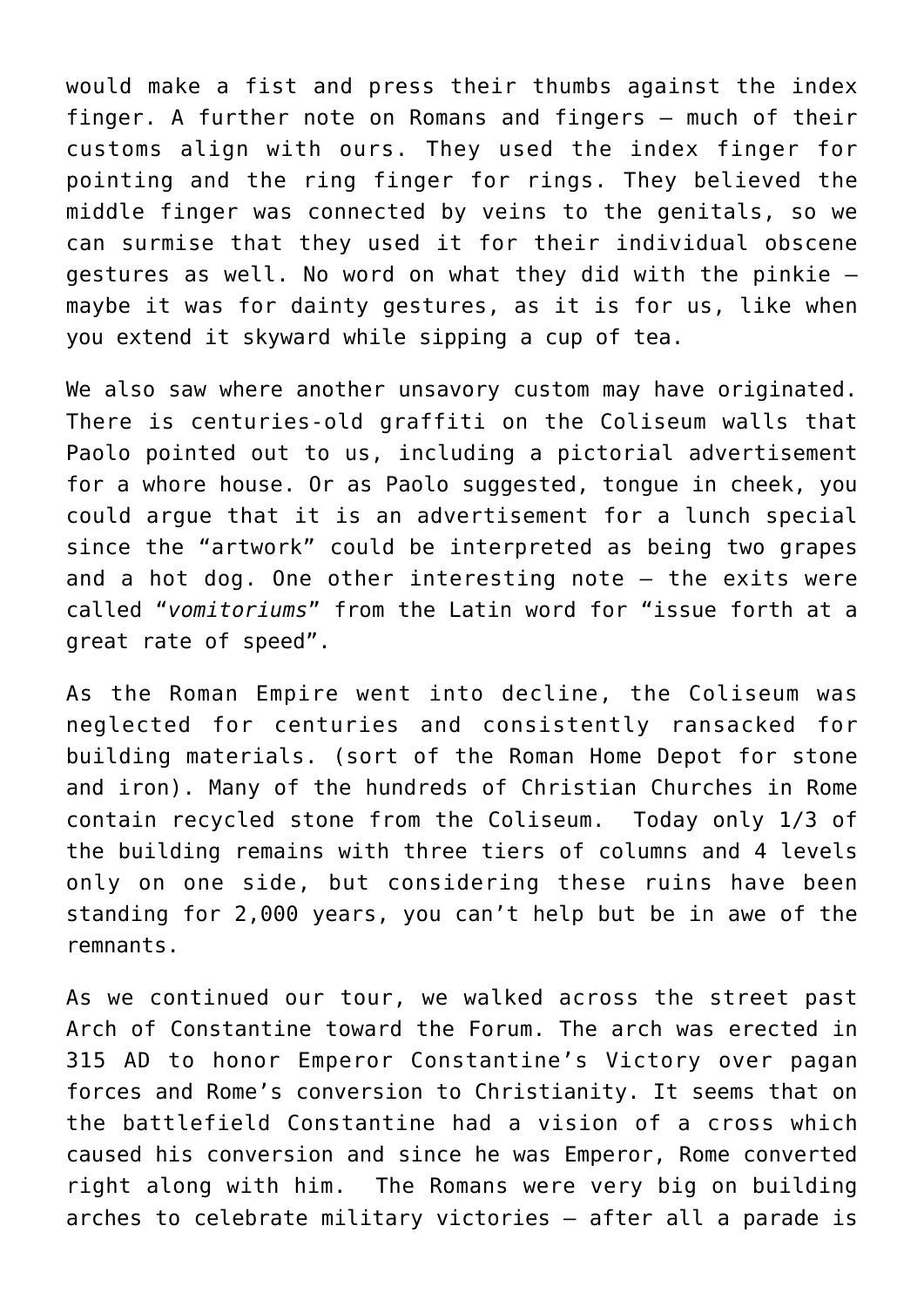forgotten an hour after the band marches through – but an arch, well it's still there.



Ruins of the Forum

We were fortunate to have a guide for a tour of the Forum named Rachel (a UNC graduate and NC native) who was on a workstudy program in Rome. While it is often referred to as the Forum, there are actually two here – the Roman and the Imperial. The forum was the political, religious and social center of ancient Rome , comprised primarily of temples and halls of justice. It was the site of speeches, processions, elections, parades and demonstrations. The Arch of Titus is here, commemorating his victory over Israel in 70 AD. Also there we saw the Arch of Septimius Severus which was 6 stories high with battle scenes carved on it. The Roman Forum is the older of the two and is mostly in ruins. The highlights here include the Umbilicus Urbus , the center (or bellybutton) or Rome and by extension the bellybutton of the world. There is not much here, just a circle of bricks, but this is supposedly the site which Romulus established as the Center. Of course the Greeks had their own belly button in Delphi, long before this bellybutton was designated, but that's a different story. There are also the ruins of the Curia – the home of the Roman Senate, along with the ruins of a number of temples to Roman deities.

Perhaps the most important temple here was the Temple of Vesta, home to the eternal flame that the 6 Vestal Virgins had to keep burning. They were priestesses, recruited from the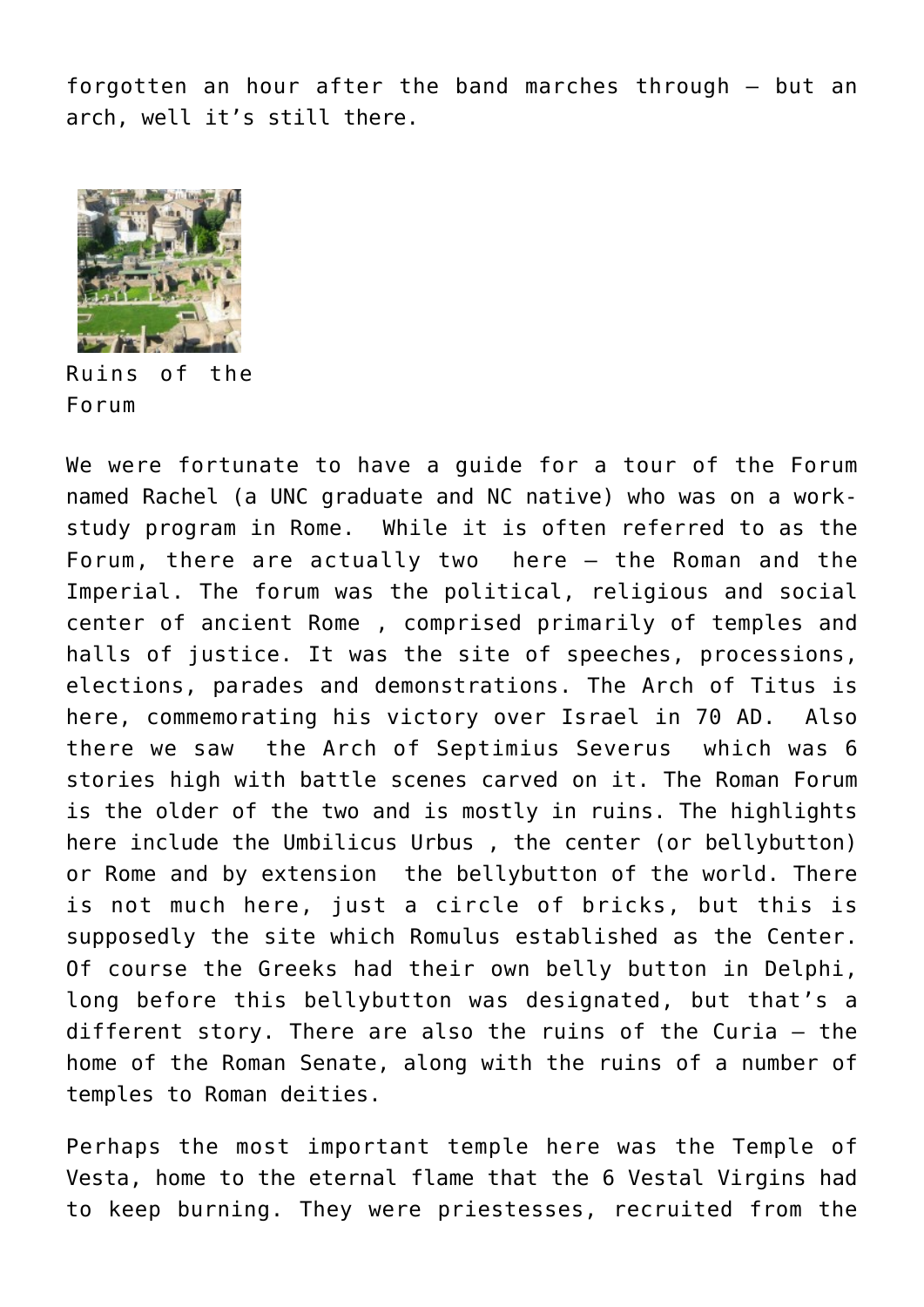ranks of the nobility, some as young as 10 years old. They took a vow of chastity, but could retire with a large dowry and marry after 30 years of service, but by that time, most decided not to bother. Besides 40 in Rome isn't anywhere near what 40 today is. If they should slip up and lose their virginity – the punishment was, well , a bit harsh. A fallen virgin would be strapped to a funeral wagon and paraded through the streets of the Forum, followed by a one way trip to a crypt where she was given a loaf of bread and a lamp and then was then interred alive. Reportedly many of the Vestal virgins did succumb to temptation and suffered this fate. The belief was as long as the sacred flame burned Rome would stand. Priests would whip the virgins if the flame went out which, strangely enough, was apparently was less of an offense than a mere dalliance or two.

The Imperial Forum was started by Julius Caesar (who lived from 100 to 44 BC) as a show of power . He replaced many wooden huts with great structures that stood for centuries. He found he really liked being Emperor and gradually took more and more power for himself. Consequently, he was stabbed to death on the Ides of March (the  $15<sup>th</sup>$ ) by Brutus (who was his adopted son) and other Senator-co-conspirators. He reportedly said as he was dying, "et'Tu Brutus?," meaning "you too Brutus?". Julius Caesar was warned by an Etruscan priest to "Beware of the Ides of March", but apparently did not understand just how badly things were going to go that day. However his followers, including Augustus and Trajan triumphed over the assassins in the end.

We met Paul and Kathy upon our exit from the Forum and we walked up to the Via Cavour where we briefly watched a movie being filmed, but since they didn't seem to be in need of any American tourist type extras, we moved on to find an outdoor restaurant with pizza and wine. We met a friendly waiter from Egypt who has lived here for several years. He says he can make a much better living here in Rome than in Cairo and so he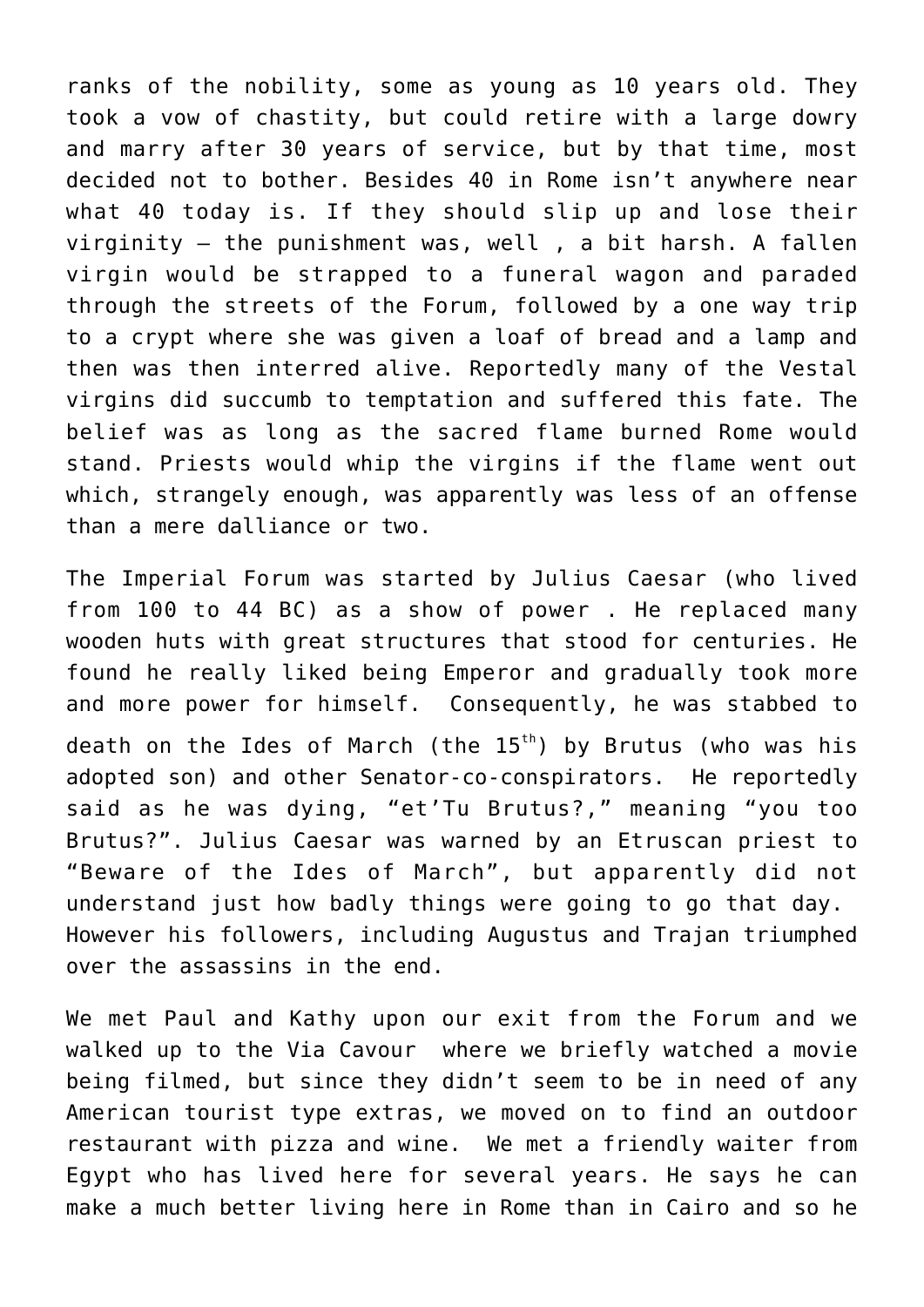taught himself Italian, English and a few other useful languages and emigrated. (no word on his legal status). We headed back to the hotel to pack our bags. We leave for Venice tomorrow on the train with much of Rome still waiting to be explored next time.

**May 18, 2011**

**Dateline: Venice, Italy**

**Latitude at Venice 45.25 degrees North, Longitude 12.20 degrees East**



The Grand Canal of Venice

We arrived in Venice by train in the late afternoon via Florence and Bologna. The station for Venice, Santa Lucia, is connected to the mainland by a causeway. Nothing in the guidebooks prepares you for the sight you behold when you emerge from the train station. It is as if you walked through a time warp and stepped back a few hundred centuries or else onto a movie set. There are a series of steps from the train station down to the water line where the *vaporettos* (water buses) dock and more than one bedazzled tourist has taken a header while gawking at the dazzling Renaissance era tableau spread before them. We boarded a *vaporetto* bound for the Piazza San Marco at the other end of the Grand Canal as it snakes through the city – abuzz with boat traffic around the clock. This is Venice's Main Street. It is two miles long lined with centuries -old palazzos, which are protected by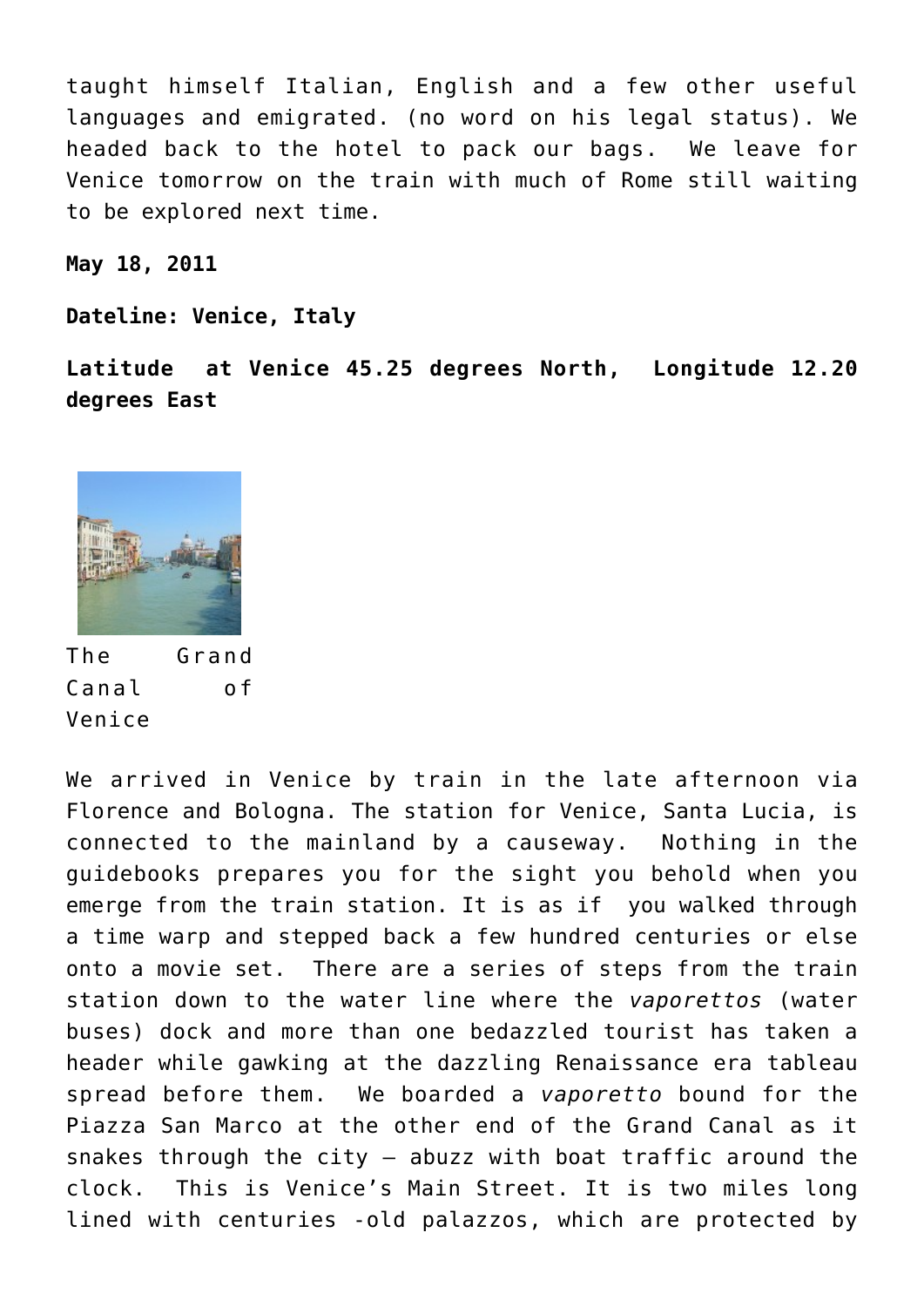laws against modernizing or otherwise changing. The canal itself is shaped like a backwards "S" and runs from the Santa Lucia train station (or *Ferrovia)* to the San Zaccaria stop at the Piazza San Marco, which is the heart of this old city full of elegant decay. The Grand Canal is 15 feet deep when the tide is in and 50 feet wide. Despite everyone boating at full speed ahead and damn the torpedoes, there never seemed to be any crashes.



A Residential Canal – Venice

Venice, sometimes called *La Serenissima* (rough translation is" the most serene one") was a republic and major world power for close to 1,000 years. Venice of today is built on approximately 100 islands in a marsh formed by a river silted up centuries ago. Buildings were built on pilings, driven into the clay below the silt. The city has 400 bridges and 2,000 labyrinthine alleyways, making finding your way a challenge, but then losing yourself in Venice is not such a bad thing. The city itself is around 1,500 years old, originally built as a refuge to escape the barbarians who were looting and having their way with things on the mainland of Italy, putting the finishing touches on the decline of the Roman Empire. For hundreds of years La Serenissima was at the center of East West trade until new routes were established. In the olden days each dukedom had its own currency and they traded in ducats, named after dukes, long before the Euro and the Lira.

As their wealth and importance declined, along with the population (from 200,000 to 60,000 residents today), the city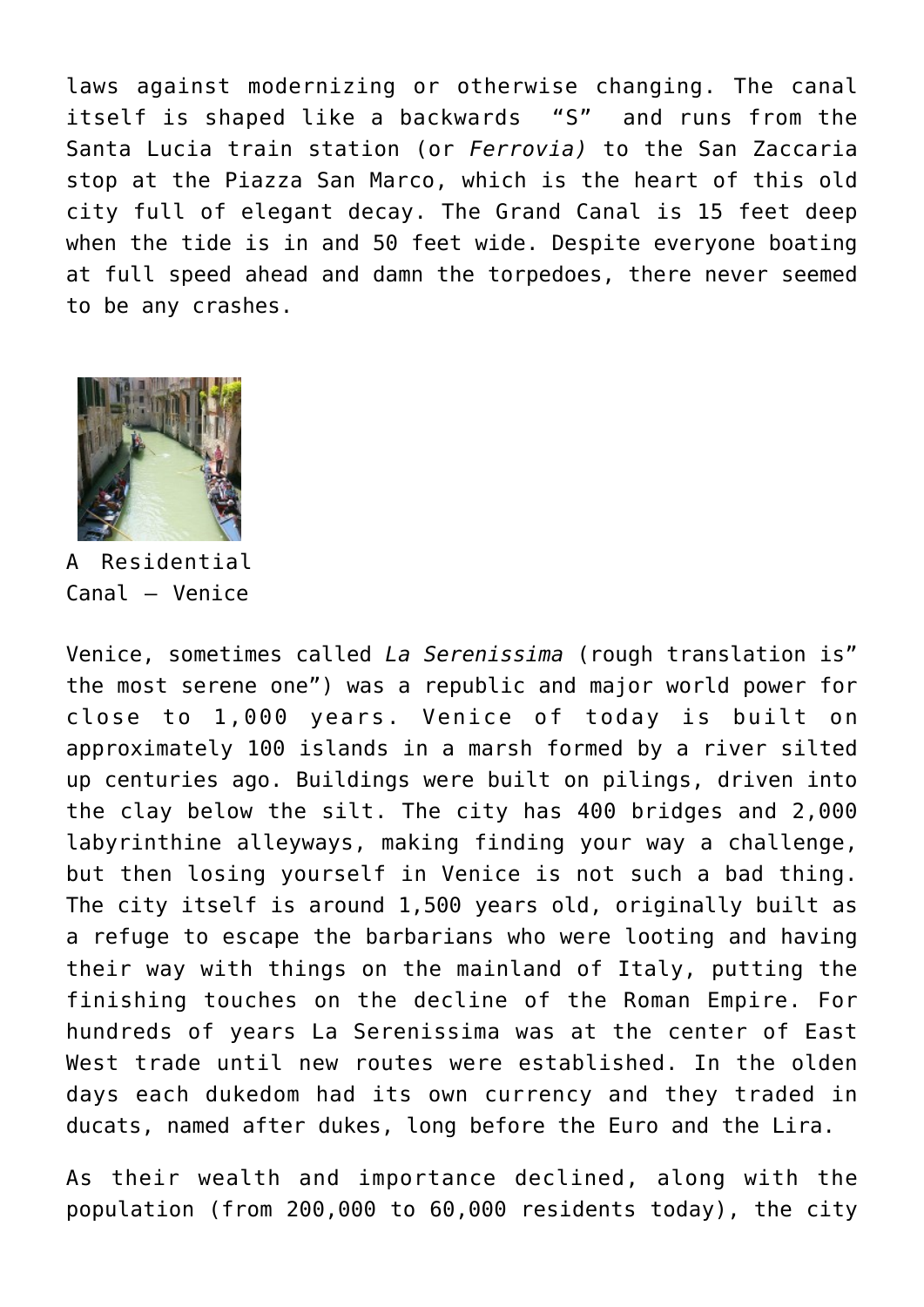partied itself from decadence right on down to decay. Today Venice's only means of support is tourism and the decay is part of the charm. The city has a lot of practice at tourism since they have been playing host to tourists for over 400 years. The city itself is the attraction with its museums, churches and palazzos lining every street. During the day, especially during high season (April-October), hordes of tourists descend on the city, but most come just for the day, so early morning, late afternoon and evening are the best times to be here.



A Vaporetto and Water Taxi Stop on the Grand Canal

Venice is divided into 6 districts and is pedestrian friendly, and since there are no motorized land vehicles, walking is the only way to get around unless you take some sort of watercraft which include:

*Vaporettos* – which are like ferries or buses on the water

Water Taxis which are classic Chris Craft type antique boats comparable to limousines taxis and are quite exorbitant

*Tragehttos* (in Italian the word means "ferry"), which are smaller versions of gondolas. These are free and ferry people across the Grand Canal at various places. Tragehettos serve as training vessels for aspiring gondoliers

Gondolas, which are also exorbitant, but rides on them are a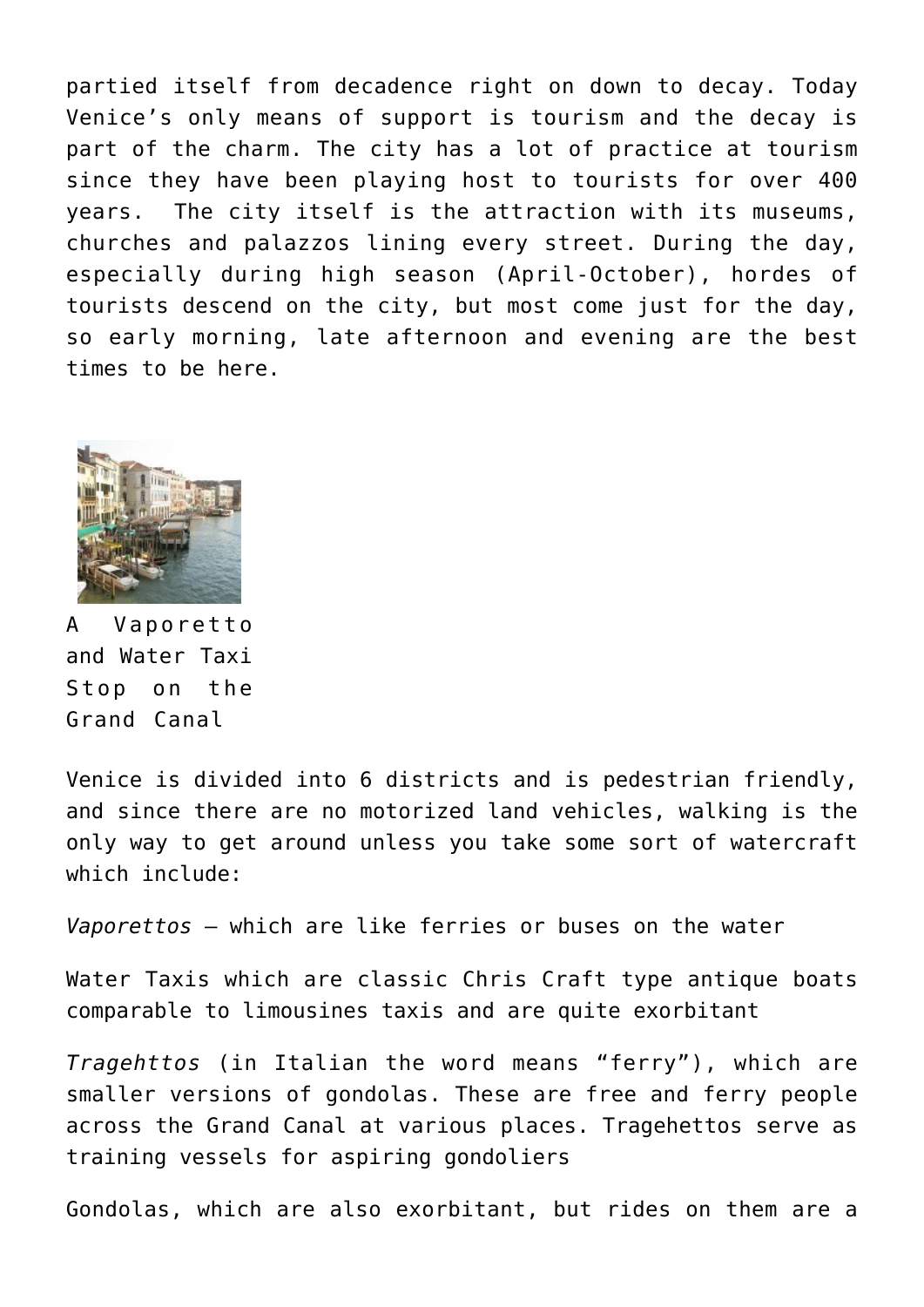must if you are to have a true Venetian experience.

All freight coming and going to Venice has to be transported by water so there are all sorts of working boats plying the canals during the day.



St Mark's Basilica

Turning our heads this way and that to take it all in (Venice is literally an assault on the senses), we took the vaporetto to the Piazza San Marco and schlepped our luggage to our hotel , the Violino d'Oro (Golden Violin). It was 380 Euro for 2 nights, but at least we've heard the gelato is a bargain here. We set out exploring , which was more like wandering, since we had no clear destination in mind. We strolled by the Caffé Florian and the Caffé Quattro to hear the dueling violins in the Piazza San Marco which is the heart of Venice. These are two outdoor cafes on opposite sides of the Piazza which have formally attired orchestras playing classical music. Each has a hefty cover charge and even heftier drink prices, but it is a lovely place to sit and contemplate St. Mark's Basilica. The Church itself has 5 domes and is classically Byzantine in style, inspired by the Church of the Apostles in Constantinople (modern day Istanbul). The current structure is the third Church on this site. The original burned down and the second was torn down to make room for the current church, which has been standing in its present form for close to 900 years. The basilica was built as the final resting place for the relics of St. Mark, whose body was allegedly smuggled by two merchants out of Alexandria Egypt in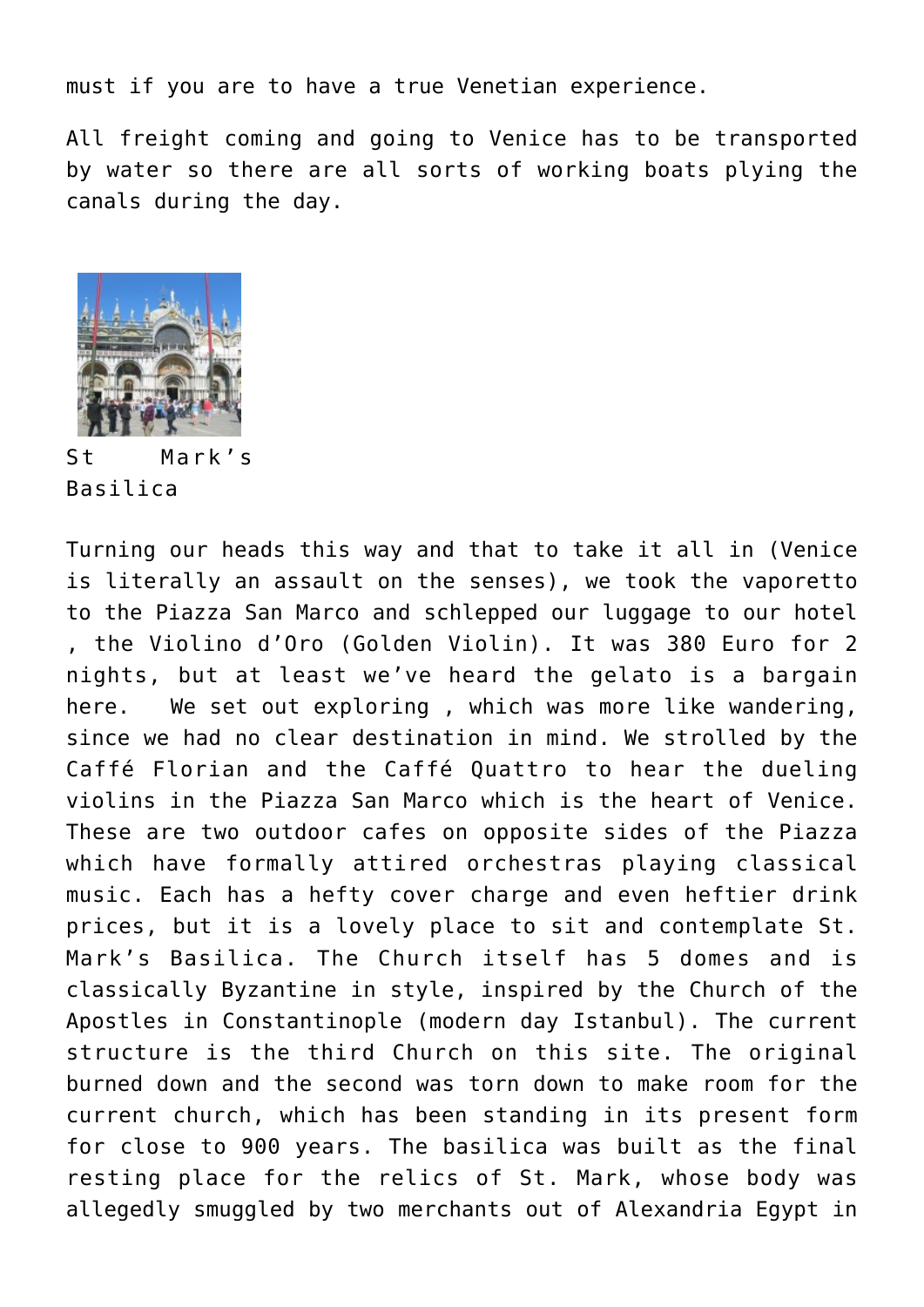828 AD (but of course after all those hundreds of years, who would know for sure whose remains those might be?) Other Venetians also swiped the 4 giant bronze Horses of the Apocalypse called the Quadriga (out front above the entranceway into the basilica) from Constantinople in 1204. Interestingly enough, there was actually a law passed in 1075 that all ships returning to port had to bring a treasure (precious gift) for the church. Many treasures came in the form of looted mosaics. It gives one pause to reflect on that "thou shalt not steal commandment. Is it okay when you are swiping something for your church? To be on the safe side, the horses of the Quadriga on display are replicas. The originals are locked up in case anyone gets any ideas about decorating their own churches back home.

Several paces in front of St. Marks Basilica is the Campanile (bell tower) which is the tallest structure in Venice. It was originally built in the 8<sup>th</sup> Century, but it collapsed in 1902. When it was rebuilt they added an elevator which makes it much more popular with tourists nowadays. There is a strong Byzantine influence here in its architecture and in the elaborate mosaics inside depicting Biblical scenes.



Happy Hour at the Rialto Bridge

They no longer sell pigeon food in the piazza, which is something of a blessing since the pigeons could get aggressive with their dive-bombing and poop dropping on tourists . They seemed more subdued on this trip, not so bold or surly, but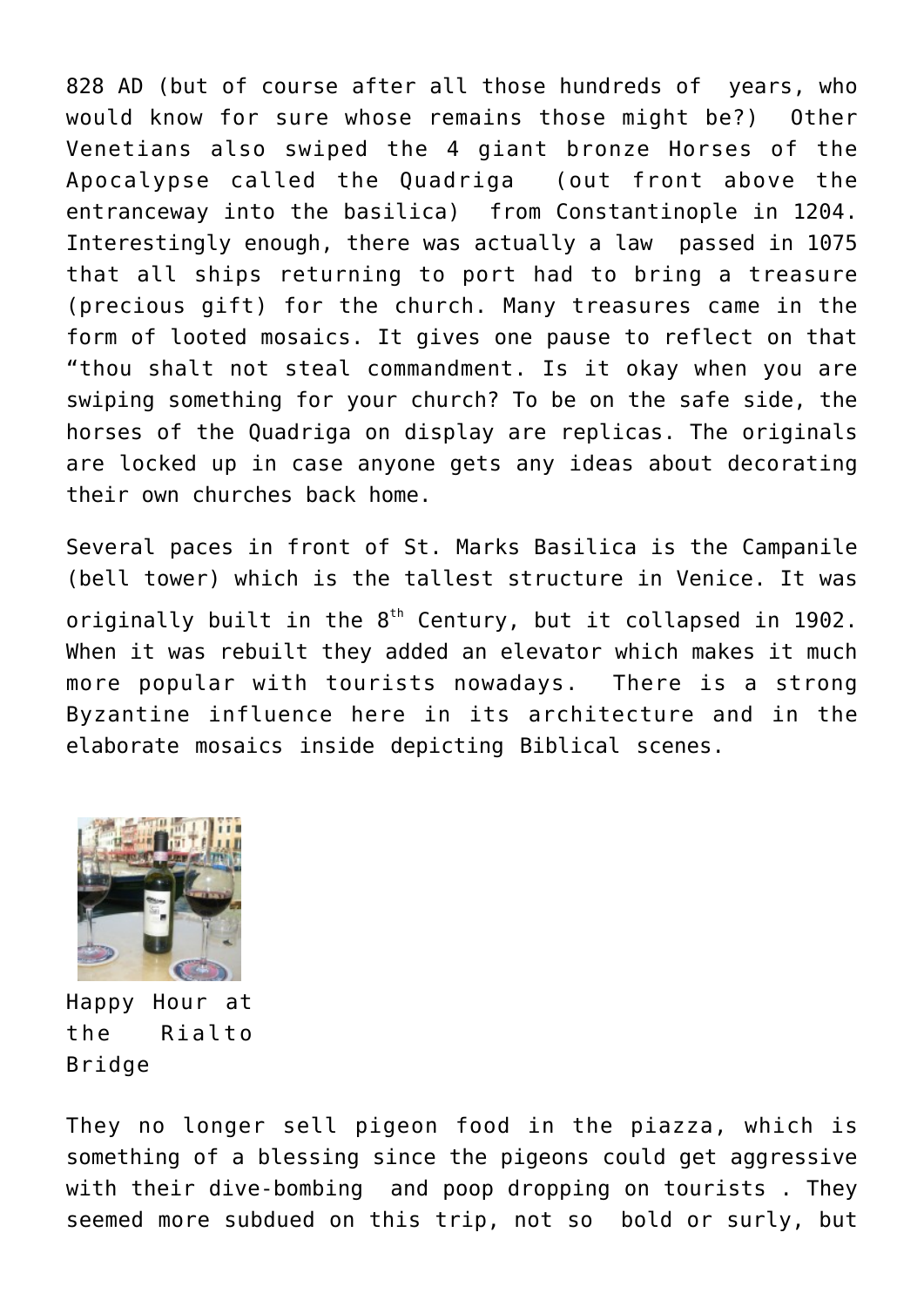this proved not to be true at the Rialto Bridge bistros where you had to mind both your pocketbook and your peanuts .

We enjoyed seeing the Torre Horologico (clock tower) which was covered and being restored the last time we were here in 2004. It was built in the Renaissance in the late 15<sup>th</sup> Century about the time Columbus was setting sail. It is decorated with phases of the moon and the signs of the zodiac on its blue and gold enamel face. It has two figures (the locals called them Moors since they were cast in dark bronze) taking turns striking a bell on the hour with little hammers. At the top is the symbol if Venice, a winged lion, representing St. Mark. The other evangelist disciples when they are symbolized in art are represented by other winged creatures: St. John an eagle, St. Matthew a man and St. Luke an ox (no word on why Luke got stuck with such an unglamorous creature.) The clock has an

interesting history. There was an accident during a  $17<sup>th</sup>$ Century maintenance effort which resulted in what was probably the first case of death by robot attack when the clock started up unexpectedly and knocked a worker off the tower on to the piazza below. It is also part of Venetian lore that the two inventors of the clock's mechanism had their eyes gouged out upon the completion of the project to ensure they could not ever replicate their feat in a rival city. The Venetians really know how to put the "horror" in horological.

We did some strolling through the older quarters, seeing dozens of chiesas (churches), shops, restaurants, and galleries and countless palazzos, many dating back to the 15<sup>th</sup> Century. Some palazzos became hotels, others galleries and museums. One of our best discoveries was La Boutique de Gelato where fabulous gelato could be had for 1.50 Euro – a real bargain in these parts.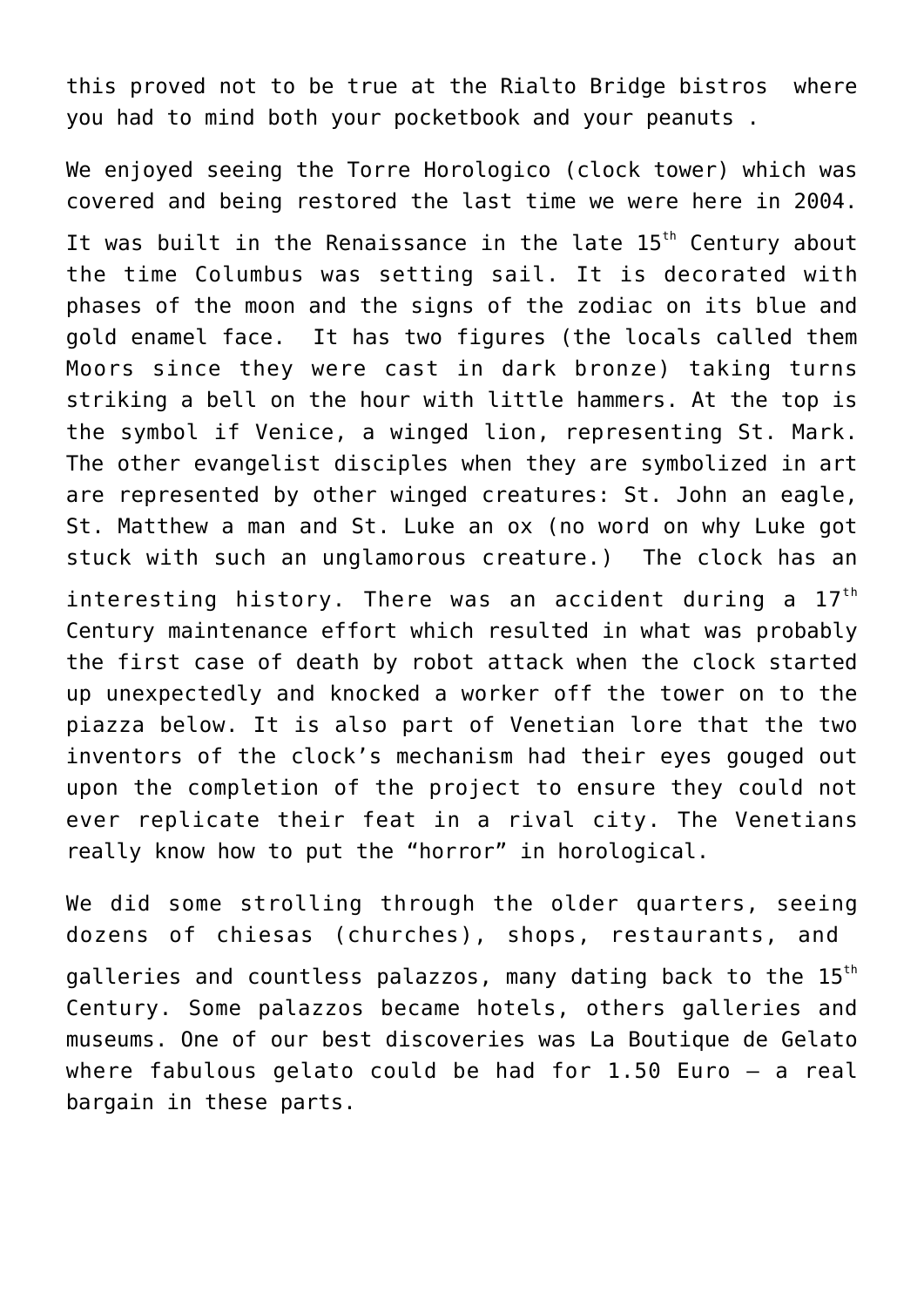

The Grand Canal at the Doge's Palace

We walked by the Doge's Palace for a quick look.The doge (pronounced "dohzh") was roughly equivalent to a duke and each doge was elected for life (rather than through primogeniture, where a title is inherited by the eldest son). The Bridge of Sighs (Ponte dei Sospiri) connects Doge's Palace to the prison (Palazzo dei Prigioni – here even the prison was a palazzo). An appointed Council of Ten did the judging and condemning in the Doge's Palace where there was an official courtroom, which doubled as a torture chamber. The accused were hung by their wrists from the ceiling and confessions followed in short order. After extremely brief deliberations, it was off to the Bridge of Sighs and the Palazzo dei Prigioni and thus stern and swift justice was dispensed.

The Bridge of Sighs was so named because condemned prisoners would pause at the tiny window and take a last look at Venice and sigh for their loss. There were not many ex-cons in those days since prison sentences seemed to be permanent. The Doge's Palace also contained living and working quarters, the Hall of the Grand Council, Senate Hall and an Armory. While the Doge was the ruler of Venice, he was not solely in charge. There was the council that he had to answer to and in fact there was one doge that the council ordered executed and they removed his portrait from the Palace as if he had never existed. In those days only the Doge's Palace could be called a Palazzo. The rest no matter how grand, were simply Casa or "Ca" for short.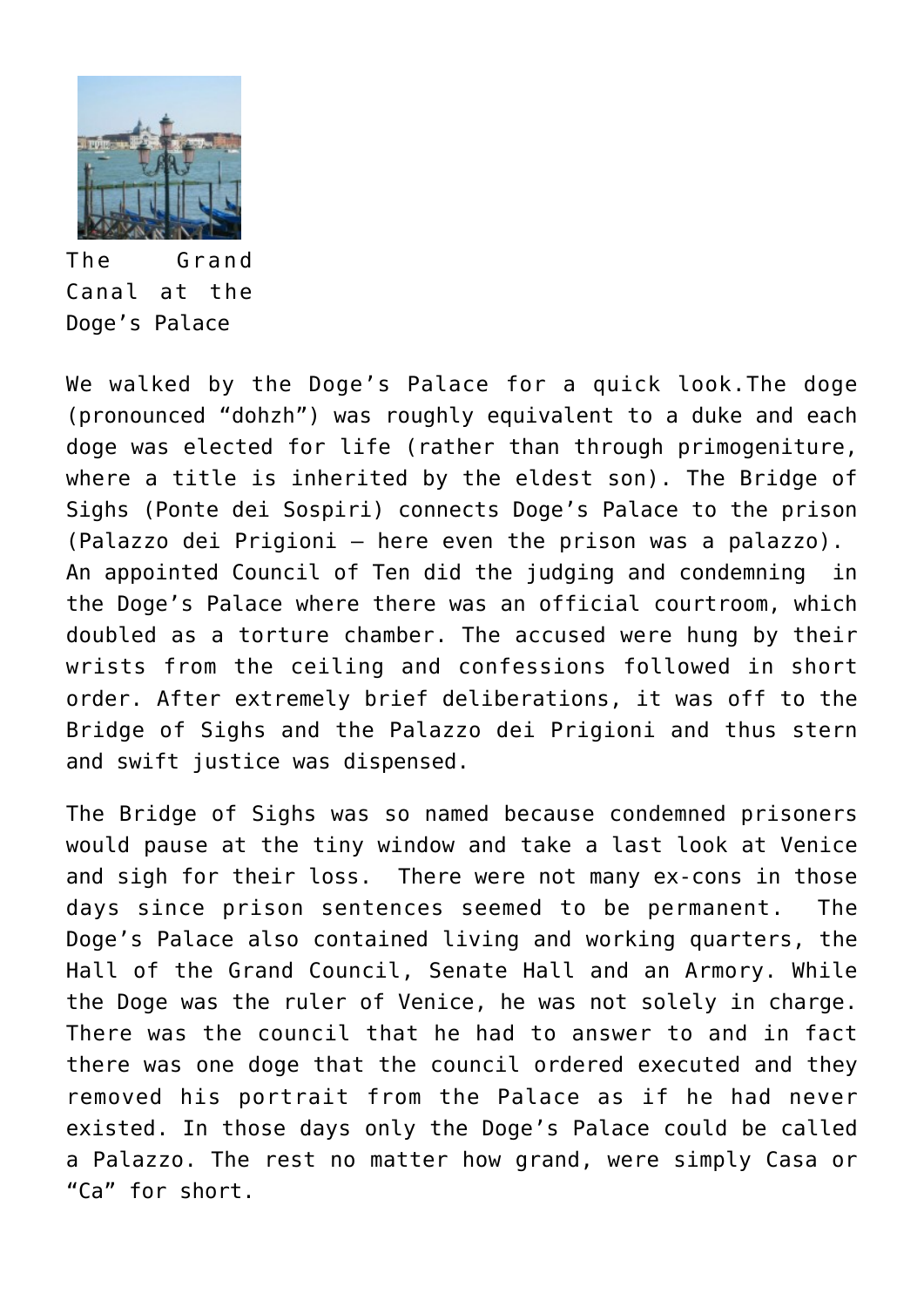

Approaching the Rialto Bridge by Gondola

We walked from there to the Rialto Bridge, which takes its name from the Italian words, *rivo alto* (high bank). It stretches across Grand Canal and is home to shops and more shops. The Erberia (Herb market) and Pescheria (fish market) are here by the bridge over the Grand Canal as they have been for centuries. The current bridge was completed in 1591, replacing a series of earlier, lesser bridges. It was the only bridge across Grand Canal until the Accademia Bridge was built in 1854. Rialto used to be a separate commercial area, whereas the San Marco area was for government and religion, but the two grew together long ago. The quays on either side of the bridge were used to load and unload goods. The two areas are connected via a winding series of streets called the Mercerie. Today the quays have tiny little outdoor restaurants which provide an excellent place to sit with a glass of wine and watch the action on the Grand Canal. In the shops above, there is a great deal of bartering and bantering going on – commerce still is king at the Rialto Bridge.

#### **May 19, 2011**

### **Dateline: Venice Italy**

Today we decided to dedicate to leisurely strolling and seeing new things, particularly a much photographed church, Santa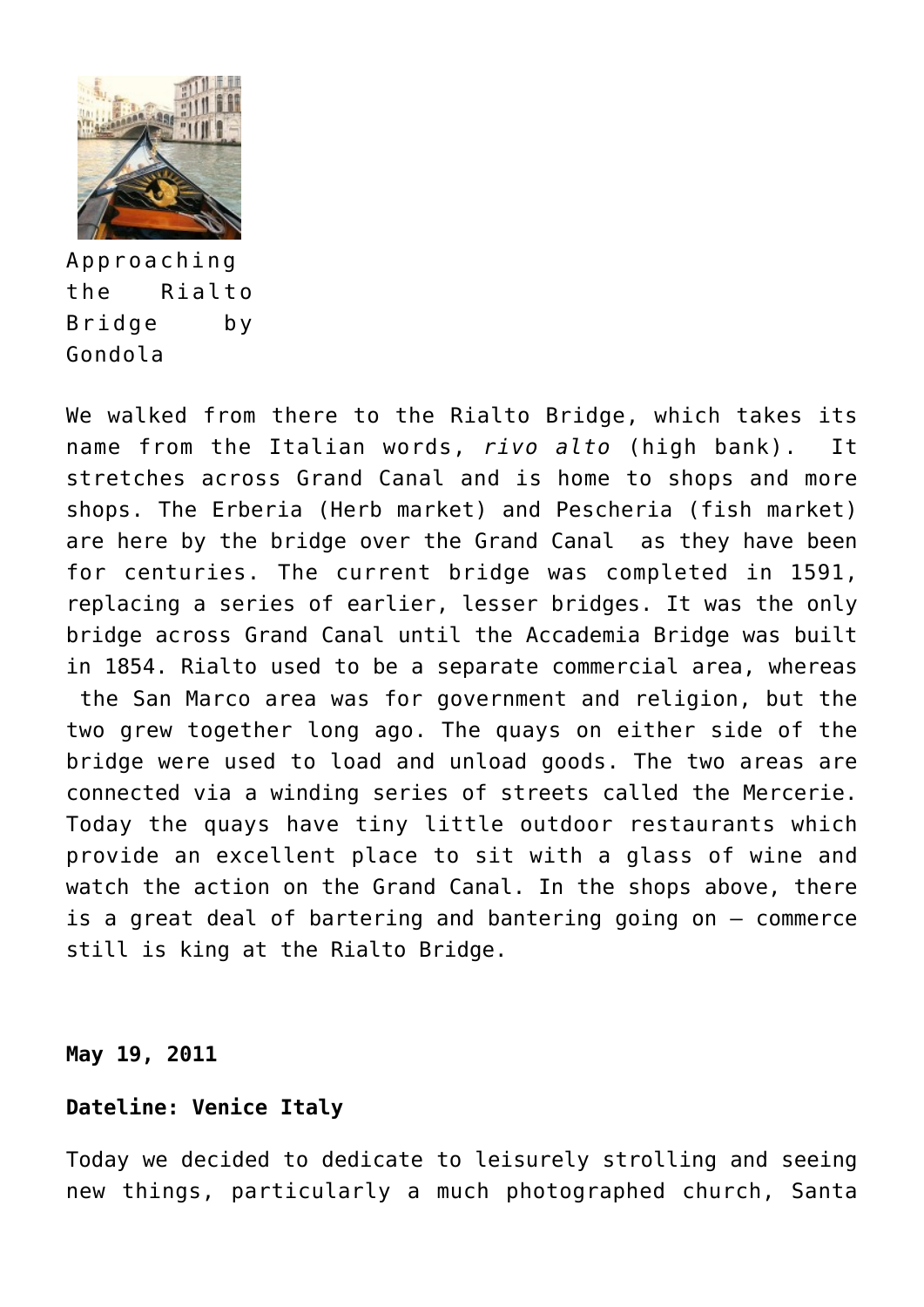Maria della Salute, directly across the Grand Canal from St. Mark's Basilica. Despite several previous visits to Venice, we had only admired (and photographed) it from afar. We used the Accademia Bridge to cross the Grand Canal and



Bridge on a Walk in Dorsoduro

stopped in a picturesque neighborhood called Dorsoduro for a leisurely lunch. We wound our way through small passageways and bridges, doing a quick walk by the Guggenheim museum, housed in what was a palazzo belonging to founder Peggy Guggenheim. She left the city her vast collection of modern art when she died. We decided to forego exploring the collection, but did take time to watch with fascination an art "installation" in progress. It resembled a giant bird's nest – a round palazzo sized ball formed with dogwood trunk sized pixie sticks lashed together. The "artists" were crawling around the superstructure adding more layers. I thought I would Google the Guggenheim to see the finished product, but had no luck, so I'm wondering if a strong breeze may have deinstalled the installation.

After more circuitous walking we reached the church for a brief visit. The name Santa Maria della Salute translates roughly as the Church of St. Mary of Good Health. It was built as a thank you to God for sparing the city in the Plague of 1630. Venice used cisterns in the olden days and collected rainwater that ran off the various piazzas and filled wells with it. Changing over to piped-in water from the mainland no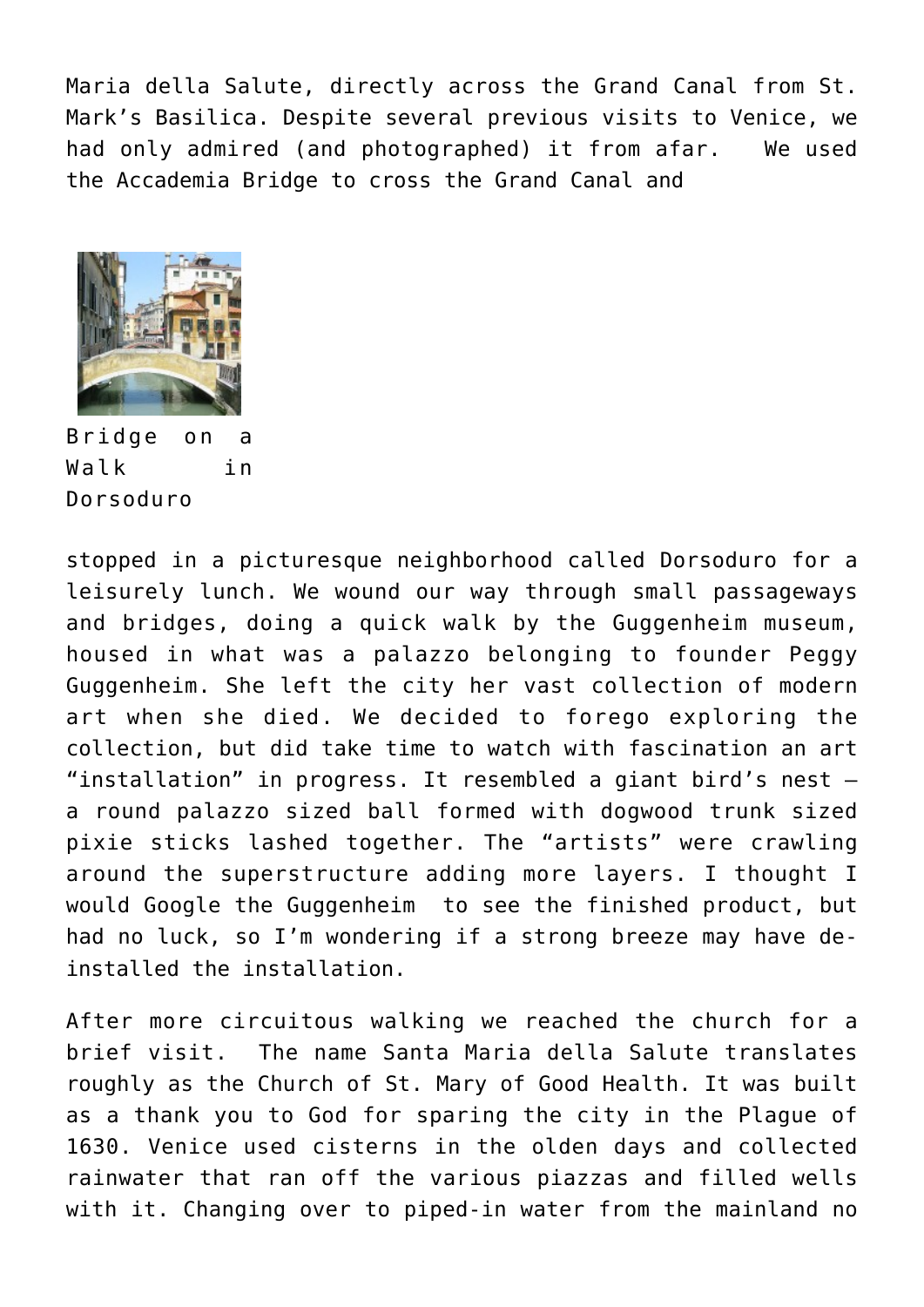doubt improved the "Salute" in Venice in addition to the church building. The church was complete in 1687 and features the large dome of the classic baroque style. It sits at the end of an island and is one of Venice's most recognizable landmarks. It was built on marshy ground at the mouth of the Grand Canal and is supported by over 1 million timber pilings. Despite the external grandeur, it is actually simple inside by Venetian standards. This is contrary to most Venetian construction which tends to be shabby or plain on the outside and sumptuous on the inside.

As we left the church and continued to explore Dorsoduro, we made a serendipitous find on a narrow street just off the canal. It was a woodworking shop for gondolas. There were craftsmen working with chisels and planes shaping the various parts, and were making oarlocks on the day we were there, and gladly showed us their work. We took a traghetto back across the canal to our hotel to get ready for dinner and a twilight gondola ride, preceded by a few drinks at Harry's Bar, a classic, if pricy, watering hole favored by Hemingway in days gone by. Harry's Bar was founded by Guiseppe Cipriani and his friend named Harry in 1931 ( a new establishment by Venetian standards). We had been to Harry's on previous visits, but believe that inflation has set in since our last visit. This is the home of the original Bellini – a wondrous concoction of white peach juice and champagne, but the price is equally wondrous at 15 Euro – roughly \$23 and the martinis were 20 Euro or \$30 each. So we sipped slowly and decided we had best hit the Euro Store (ATM) before we ordered another round.



Sunset on the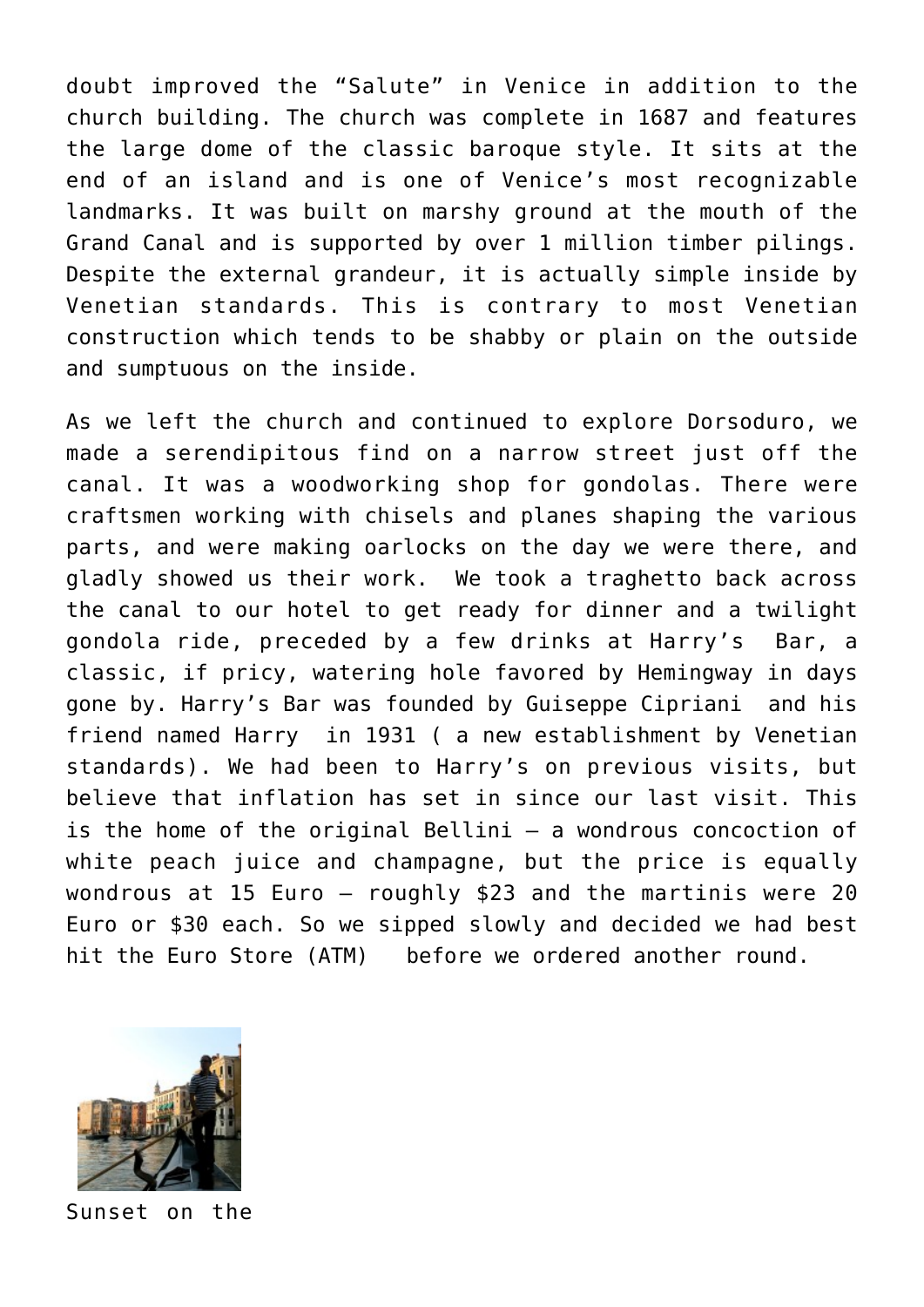Grand Canal

We set out in our gondola just before sunset on the Rio de Barcaroli. Our gondolier was Roberto, who gave us a wealth of information about the buildings along the canals, gondoliering and the canals themselves. We learned that the back canals, (25 miles of them ) of which there are 150, are called rivers (rios) and feed into the Grand Canal with their depth being tide dependent. There 2 tides a day here and they provided the original sewer system for the city, but were long ago overwhelmed by demand. Today they use pumps and pipes which is a much more agreeable solution for everyone.

We had borrowed wine glasses from our hotel and brought wine along and sipped it as Roberto expertly propelled us along with a single giant rudder-like oar as he pointed out these highlights:

The house where Marco Polo grew up and later died after his wanderings abroad to the Orient and other exotic places. He left Venice (a married man at the time) at 17 and did not return until he was 41. No word on how Mrs. Polo felt about that. (Polo is another name for Paolo, which is Italian for Paul).

The home where Goethe lived and wrote for several years

The house where Mozart lived and died as well as the house where the composer, Richard Wagner lived and died in 1883. This is now a low profile casino –no Vegas glitz allowed here. Casino means "little house" in Italian and most casinos started in houses such as this.

The house where the poet, Byron lived in 1818, as well as the places where Robert Browning and Henry James stayed for a while as part of their respective Grand Tours.

The Ca' de Oro (translation is House of Gold), built in 1420 is a fabulously ornate Byzantine Gothic structure – opulent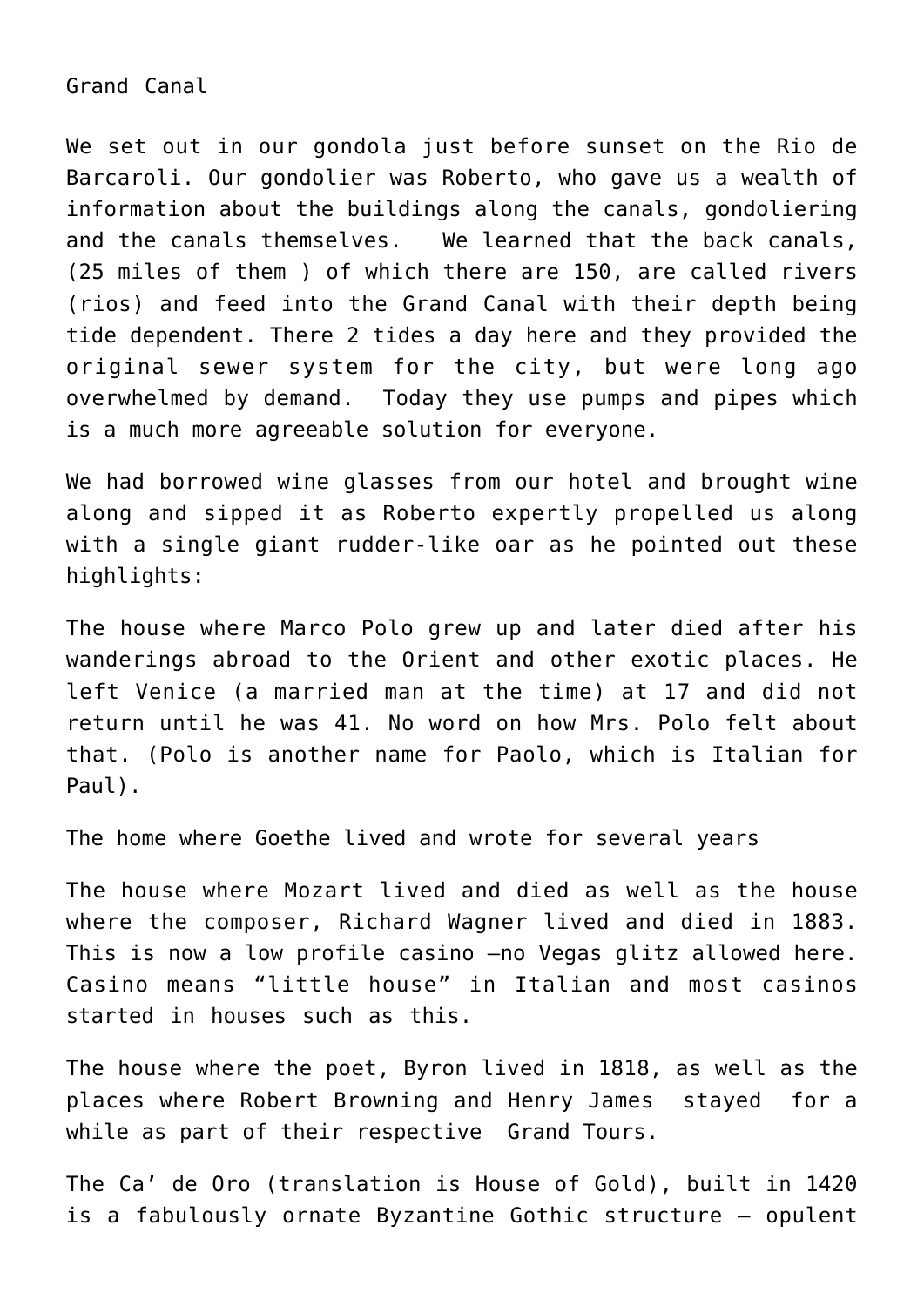beyond belief, with priceless works of art and Bernini sculptures. Today it is a museum

La Fenice Opera House (Gran Teatro all Fenice) where 5 Verdi operas premiered. It was an  $18<sup>th</sup>$  Century structure gutted by fire in 1996 and since restored. There is an excellent book by John Berendt called The City of Fallen Angels about the fire and restoration, filled with whodunit intrigue.

The house where Napoleon lived for a time. His first visit was as a tourist, his second was as a conqueror.

The Church of the Pieta – where Vivaldi worked as a choirmaster for an orphanage.

Roberto, a gondolier for 30 years, told us that the striped barber poles along the canal signify private boat docks where many palazzos have their own gondolas and boats tethered. He also told us that gondoliers have to be licensed and they have to serve an apprenticeship. There are only 400 allowed to work at a time. The trade is handed down from father to son over



At the Gondola Workshop

generations. Roberto had to wait until his father retired before he could become a gondolier. Prior to that he worked the traghettos for 13 years for tips. Each gondola is handmade and costs around 50 thousand Euros ( 75 thousand dollars) and each gondolier must own his own gondola. Gondolas are built to tilt to the right to counteract the weight of the gondolier who stands and steers on the left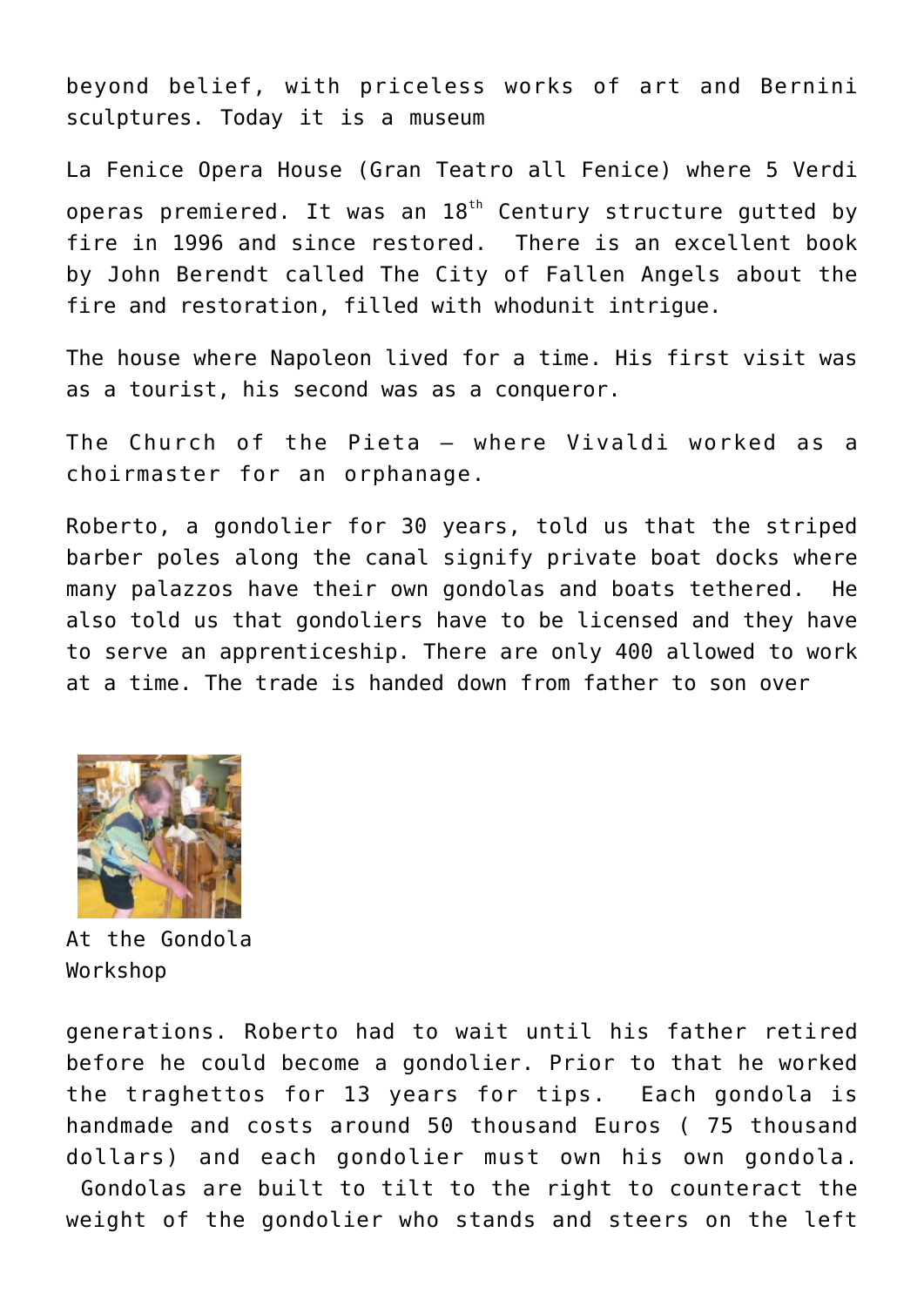stern. They are all black and have essentially the same brass decorations on them, most with brass seahorses on the gunnels and the characteristic brass comb-like ornament called a *ferri* on the prow, with each of 6 "teeth" representing one of the districts of Venice. In 1562 it was decreed that all gondolas be black to keep people from ostentatiously showing off wealth, but of course they found other ways.

For centuries, Venice has had to battle high water, and increasingly so during the last century. The city floods about 100 times per year, typically October through late winter. This period is called the Acqua Alta (high water). There are several problems contributing to this situation including global warming causing rising oceans, and the fact that the city was built on sediment from which increasing amounts of ground water have been pumped out over the years. The surrounding Adriatic is quite shallow and a strong wind can whip it ashore quite easily. When there is a high tide and a sirocco wind (from Africa), tourists and locals alike find themselves on catwalk planks supported by cinder blocks crossing the Piazza San Marco. Everyone is hoping than an engineering consortium can come up with a solution. Right now there is one being worked on called the Moses project. It involves underwater gates being built to shut out the sea when it rises, and is expected to be operational in 2014. Everyone who loves Venice is praying that it works so we don't have to visit it at some point in the future wearing scuba gear.

**May 20, 2011**

**Dateline: Lake Garda, Italy**

**Latitude at Lake Garda, 45.6 degrees North, Longitude 10.7 degrees East**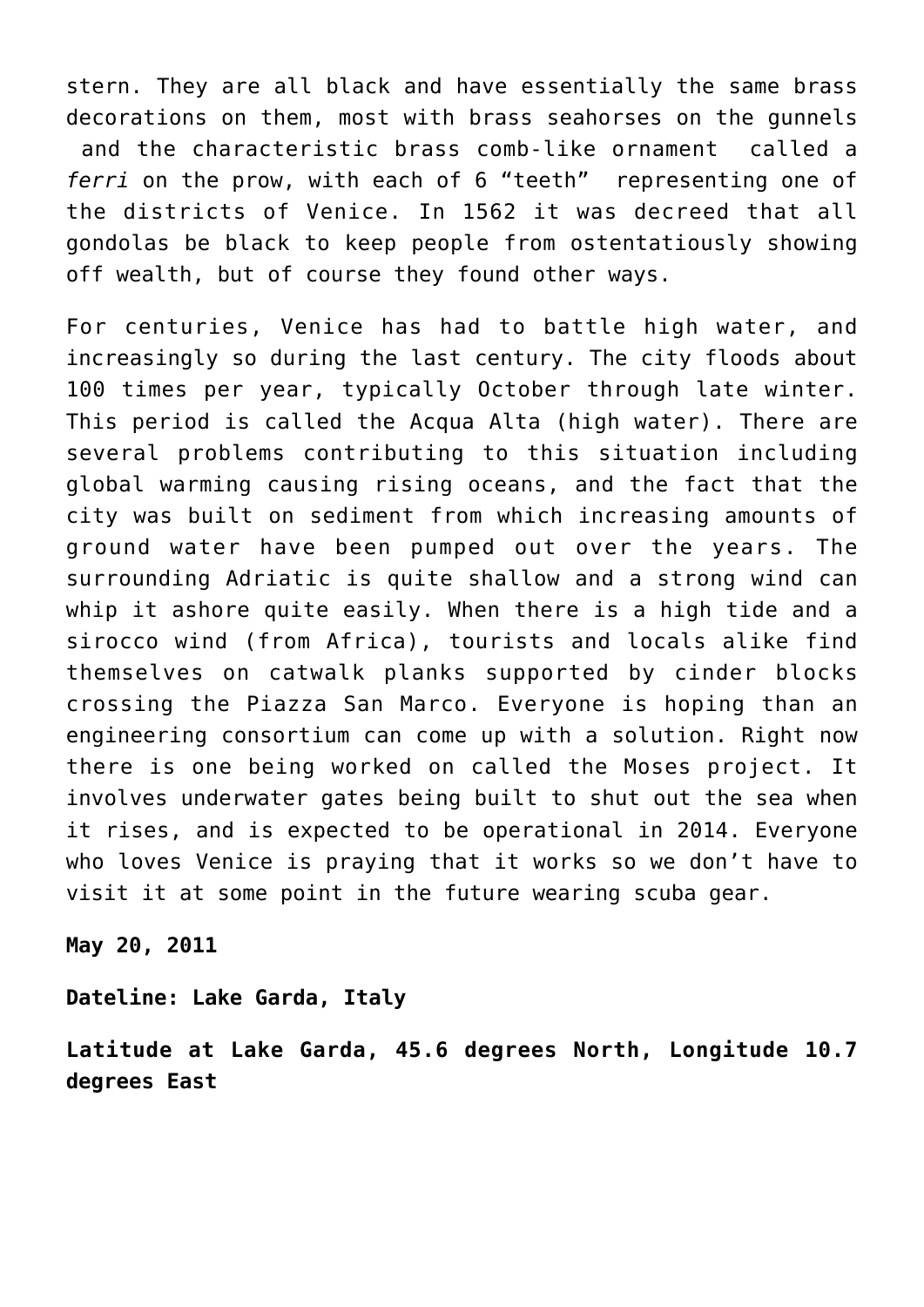

Lake Garda, Northern Italy

This morning we caught the vaporetto to take us to the train station for our short ride to Lake Garda. We had reservations as far as Verona, but had to go rogue for the Verona to Lake Garda segment due to a small mix-up in our reservation-making the day before. We arrived at the tiny train station at Desenzano on the southern end of Lake Garda, the largest of Italy's Alpine lakes, and were met by our driver, for whom I had arranged in advance. It was a good move since it was at least an hour to the hotel in the town of Gardone Riviera on the western shore of the lake. We checked in to the Hotel Florida – a fabulous hotel beautifully landscaped and perched on a mountainside with great views of Lake Garda. We found we were definitely off the beaten path for American tourists, but there were still a lot of European tourists. Many wealthy Italians from major cities use this as their private upscale getaway. Unfortunately most of our upscale clothes were in a suitcase in Rome, but we tried our best to blend.

Our hotel is family owned and run with the most hospitable people imaginable. It was built in the Belle Epoch Era in the late  $19^{th}$ , early  $20^{th}$  Centuries and has hosted many of the aristocracy. Of course nowadays they are hosting us duffle toting, guidebook wielding tourists, but the Old World ambiance remains. The hotel is about 150 yards from the water, but the angle of the hill is somewhere between 45 and 60 degrees so it's not so easy to stick your toe in from there. We found the panoramic views to be as advertised, from not only the lobby, but from the balconies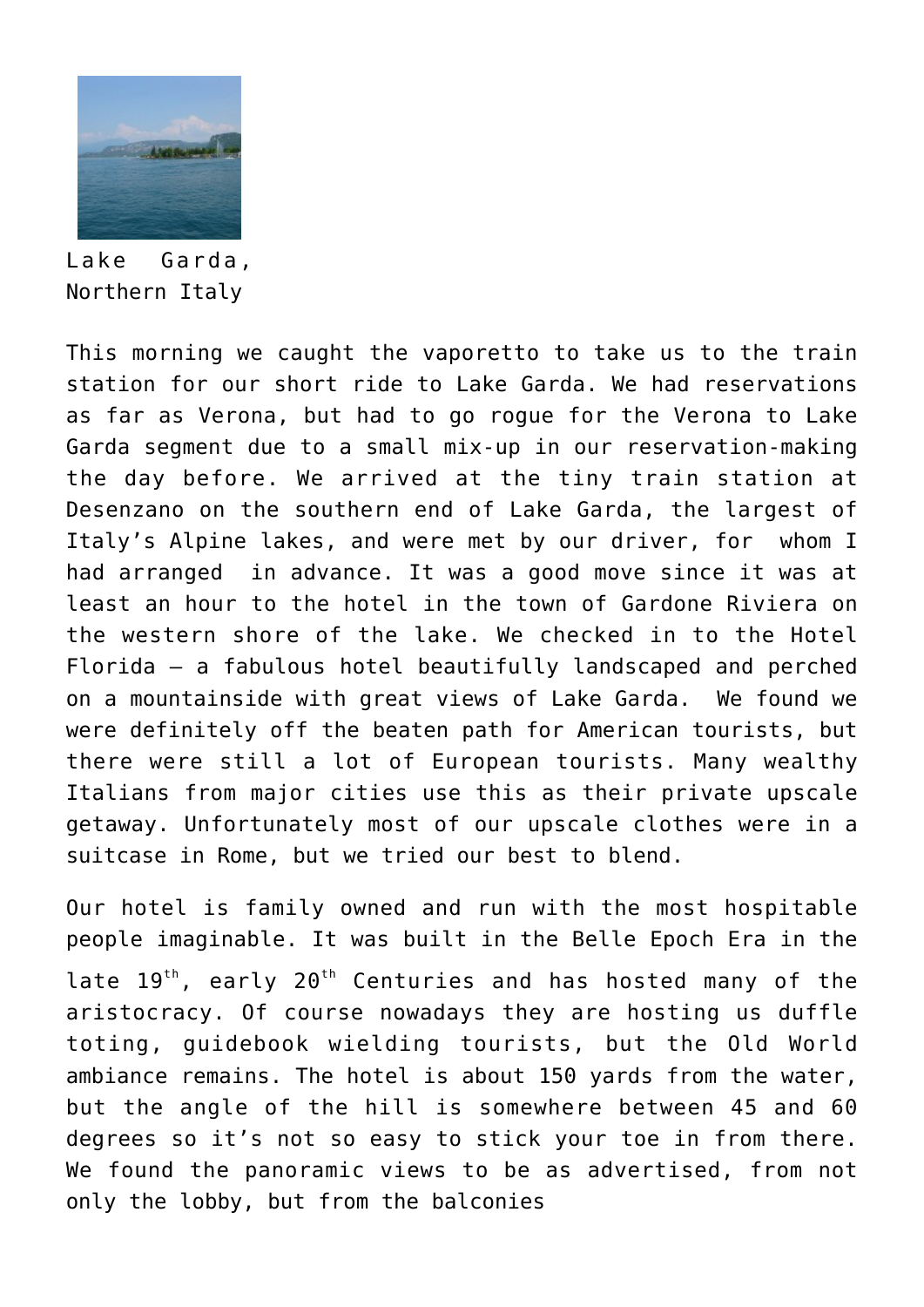

In the Village of Gardone Riviera

and terraces of the 22 suites as well. The furnishings were very elegant in a Laura Ashley sort of way, with a lot of chintz and florals. The walls and ceilings had hand painted designs – subtle and tasteful of course. There were fresh flowers and artsy touches everywhere. We decided to walk into the town of Gardone Riviera, which despite our perched location, turned out to be even higher on the mountain – straight up , and so we arrived hot and thirsty. It is always dicey to quench your thirst with wine, but it was really good as was the lunch that we had at the Taverna del Borgo.

After lunch, we explored the town on foot – and found it spotlessly clean and right out of a storybook in every sense of the word. There was a small train like vehicle (i.e. a train with rubber wheels) with the grand name of the "Orient Express ", but it was also called the Trentino or little train and we found it reminiscent of a Disney World shuttle. We took the Trentino back to the waterfront for 2 Euros each, but we still had a good walk to our hotel, which because of its perched locale, is always a good walk from anywhere along the waterfront.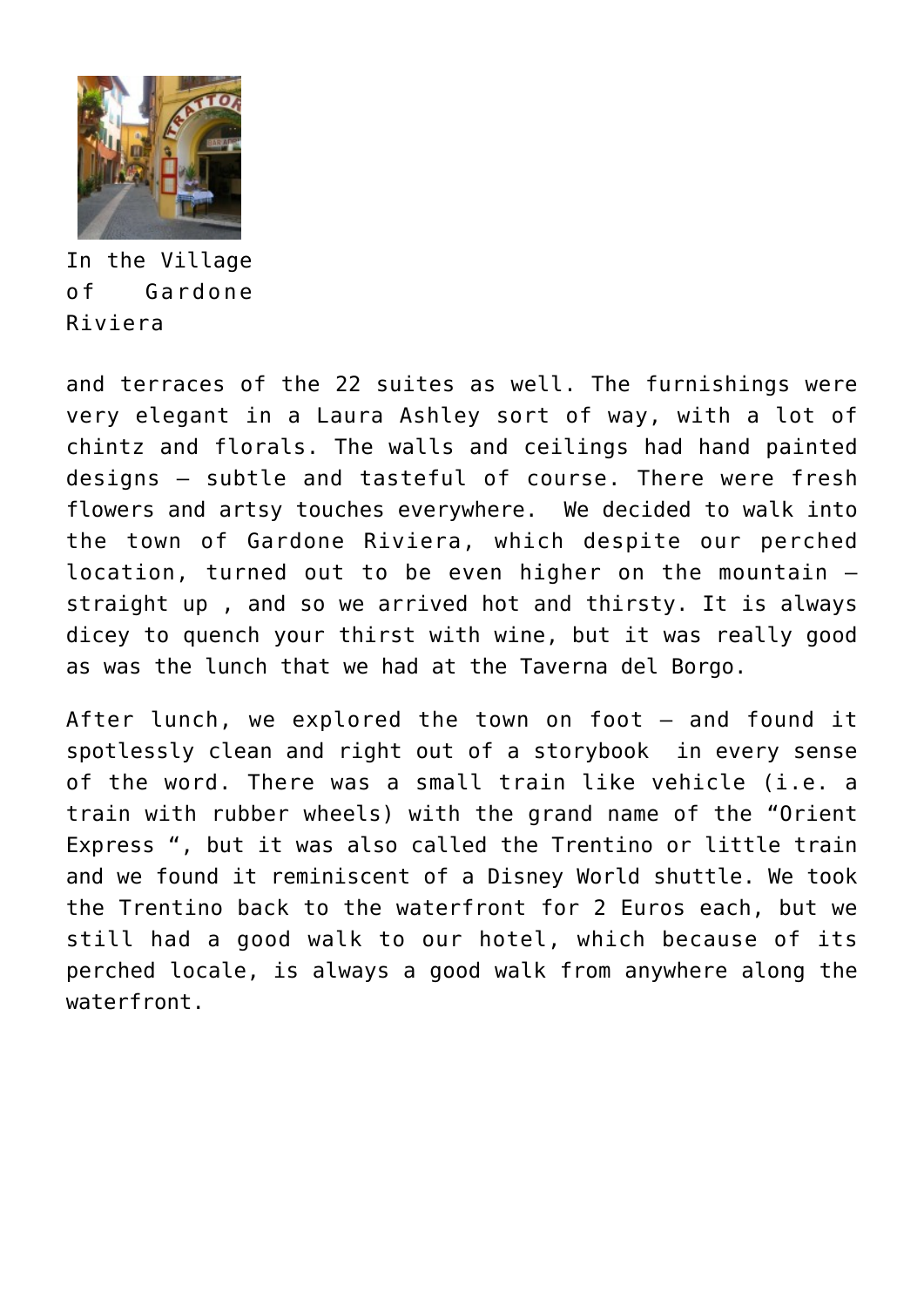

Waterfront Gardone Riviera

Lake Garda is ringed by lemon and olive groves, as well as vineyards ,with the well-known Bardolino and Valpolicella wine producers just across the lake from us. It is also ringed with the villas of the fabulously rich and quite often only locally famous (old money versus new). Lake Garda is not only the largest, it is also the balmiest of all of Italy's Alpine Lakes, situated at the foot of the Alps. There are some very pricey hotels here – sort of an Italian Lake Tahoe, however our Hotel Florida was both reasonable and beautiful with its own gardens. We noted that the whole area seems to be one big garden and we were lucky enough to be here in peak bloom season.

We spent the next few hours relaxing by the hotel pool (relaxing includes napping and reading). It was an infinity pool with the lake and islands at it edge. The climate here is reminiscent of Southern California at its best, with abundant sunshine and moderate temperatures. No bugs – just right. A small and timely rain shower drove us indoors so we could get ready for a fabulous dinner at the lakeside Ristorante Casino. It was a very elegant place – no longer a casino, but it had several rooms for catering to large parties and special events

requiring a high degree of elegance with great views of the lake. There was good wine, impeccable service and delectable food, and the price was commensurate with all of the above, so it looks like we need another trip to the Euro store tomorrow.

**May 21, 2011**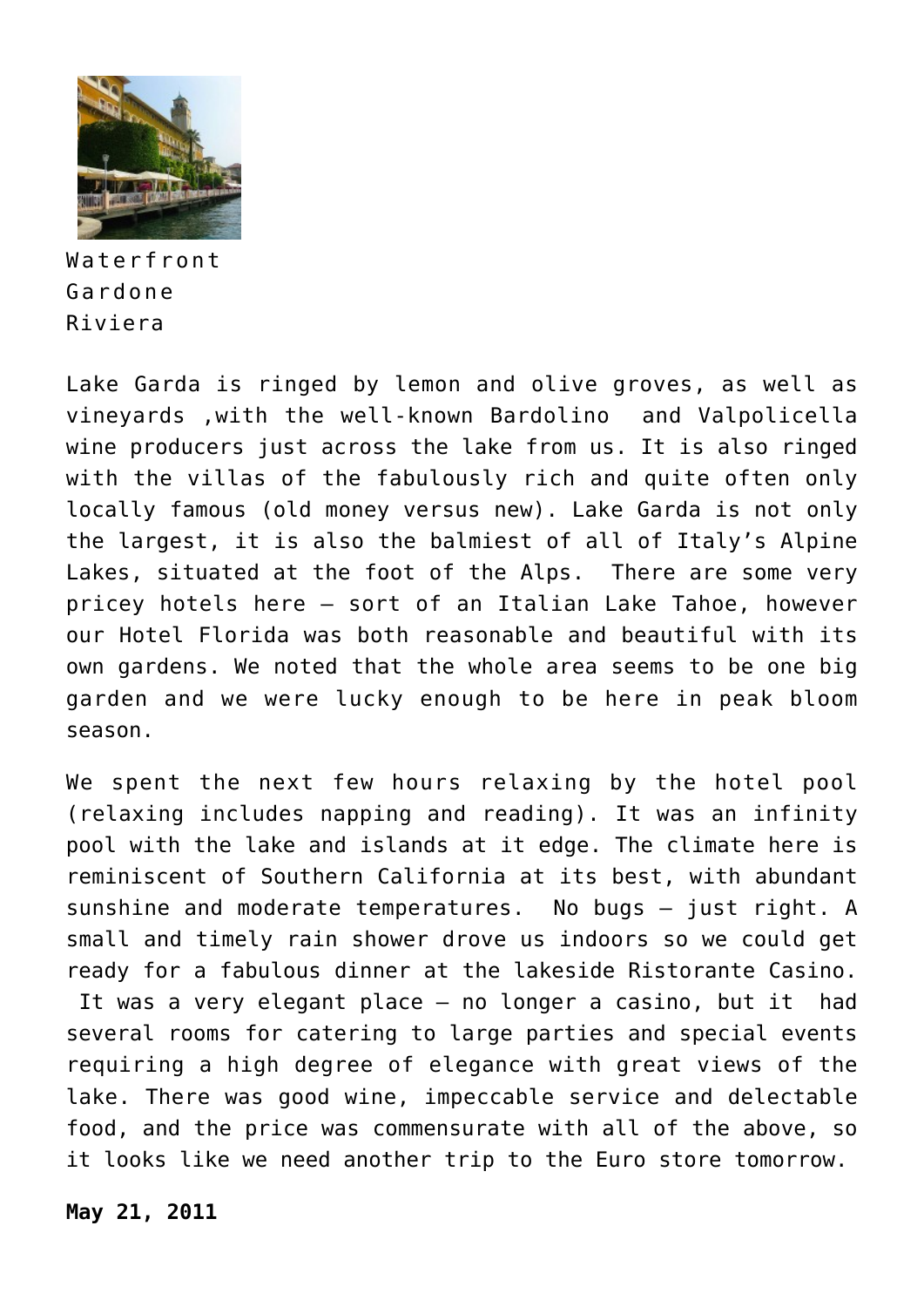## **Dateline: Lake Garda, Italy**



Sunrise over Lake Garda

Just when we thought things couldn't get any more beautiful here, we awoke to witness the sun rising in exquisite splendor over the lake. Fortunately we did not draw our drapes the night before or we would have been snoring away (Gary would anyway  $-$  I only sleep out loud from time to time  $$ or so he claims). We had the hotel breakfast alfresco on a terrace with a view of the lake and the pool.

We left the hotel to go to the ferry dock where we found the city was hosting a Vintage Design and Fashion open air market. We had a little time before the ferry was due to depart, so we strolled around on the promenade amid the oleanders, hydrangeas and palms. Above us on the hillside were the more formal gardens of the villas, accessed via narrow cobblestone streets scented with star jasmine, cascading over stucco walls and wrought iron fences. This is definitely a town evoking a bygone era – Jay Gatsby would be right at home here. We stopped for a bit and admired the fleet of old wooden pleasure boats (like Chris Crafts, but of Italian design). Then for 22 Euro per person, we took a ferry from Gardone Riviera to Sirmione, via the villages of Garda and Bardolino on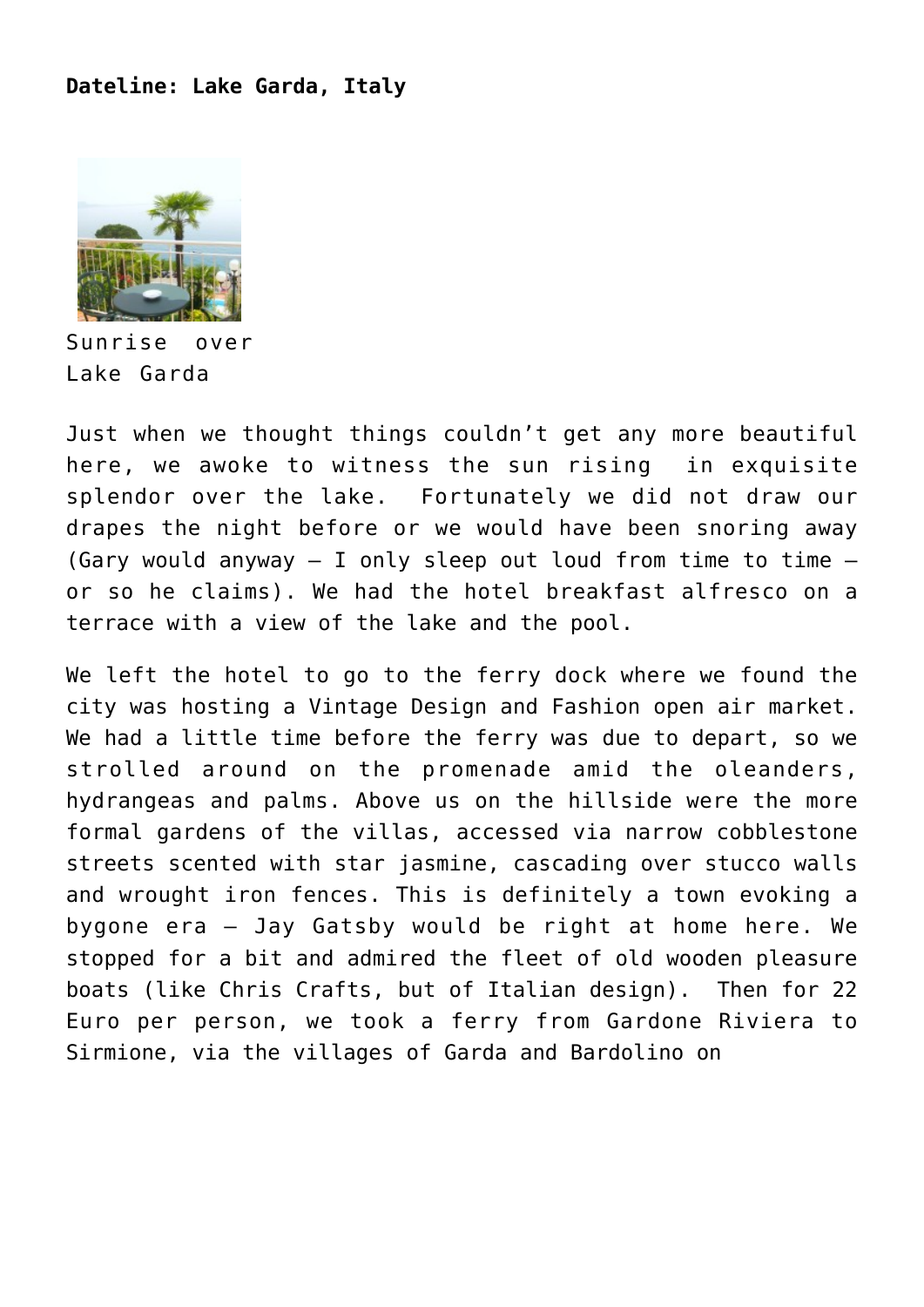

Village of Bardolina on Lake Garda

the Navigazione Lago di Garda ferry. This one did not take cars, but they have one called the Traghetto Autoveicoli which does. The auto ferries cross the lake in two places, point to point, whereas the people ferries make loops at either the north end or the south end of the lake. I fancy the lake is shaped like the head of an elephant with its trunk fully extended toward the northeast. The south end of the lake is the elephant's head with one ear showing. Unfortunately, part of the head is missing, but with a glass or two of Bardolino, you can envision it. Desenzano would be at the neck, Sirmione right where the ear attaches to the head and Gardone would be where the trunk meets the head on top. Bardonlino and Garda are along the edge of the ear. To the north toward the Alps is the tip of the elephant trunk and the town of Riva. We chose the fast ferry, although the slow ferry makes more stops, since we wanted to ensure we had some pool/nap time later.



Castle at Sirmione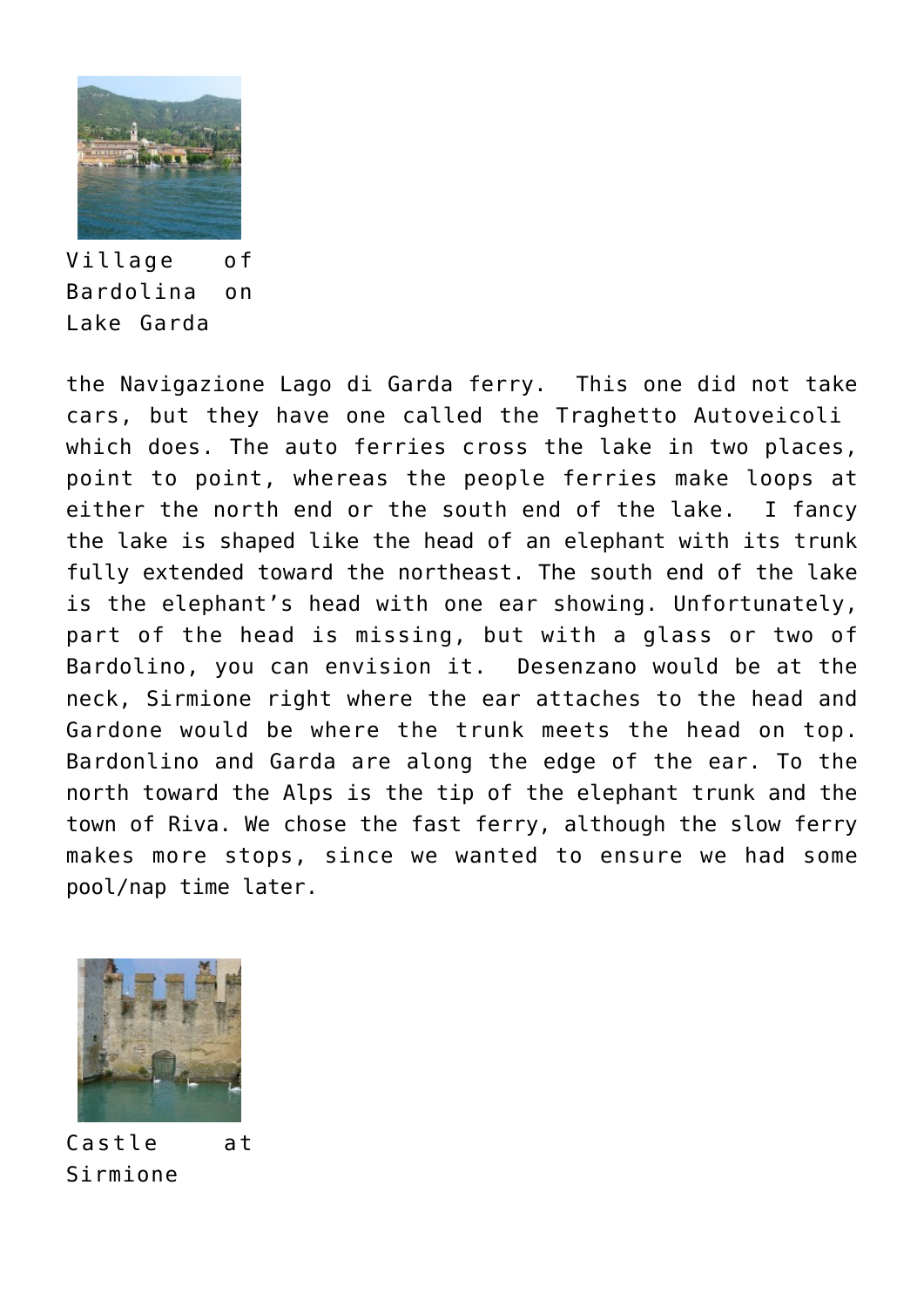Sirmione is built on an island 2 miles off shore and is a pedestrian only town with a medieval atmosphere. The town is centuries old and served as a summer getaway for Romans, particularly Catullus, the poet. The ruins of his villa are still here, but having just been in Rome, we were pretty much over seeing any more ruins for a while, so we stayed in town. The main attractions at Sirmione are the sulfur baths (Romans were nothing if not ultimate spa people), the Roman ruins and the Rocca Scaligera which is a fairy-tale like castle surrounded by the lake, complete with swans in the moats. It was built by the Scali (or Scaligera) Princes of Verona. The town, adjacent to the castle, has narrow cobble stone streets lined with shops and restaurants, with flowers everywhere you could possibly put a pot or flowerbed.



Mountains of Gelato

We strolled the streets, shopped for a few mementos and stopped for a snack, bypassing the mounds of pastel gelatos tempting us to find a fresh fruit stand where we gorged on local berries and melon. We stopped at a hotel for cocktails on their lakeside balcony before re-boarding our ferry back to Gardone Riviera. We decided our pool side relaxation interrupted yesterday should be continued, and so we disembarked the ferry and walked to our hotel and assumed our positions. We eventually roused ourselves to walk down the street to a small lakeside pizzeria. We feel we are starting to get the hang of this lounging around business.

**May 22, 2011**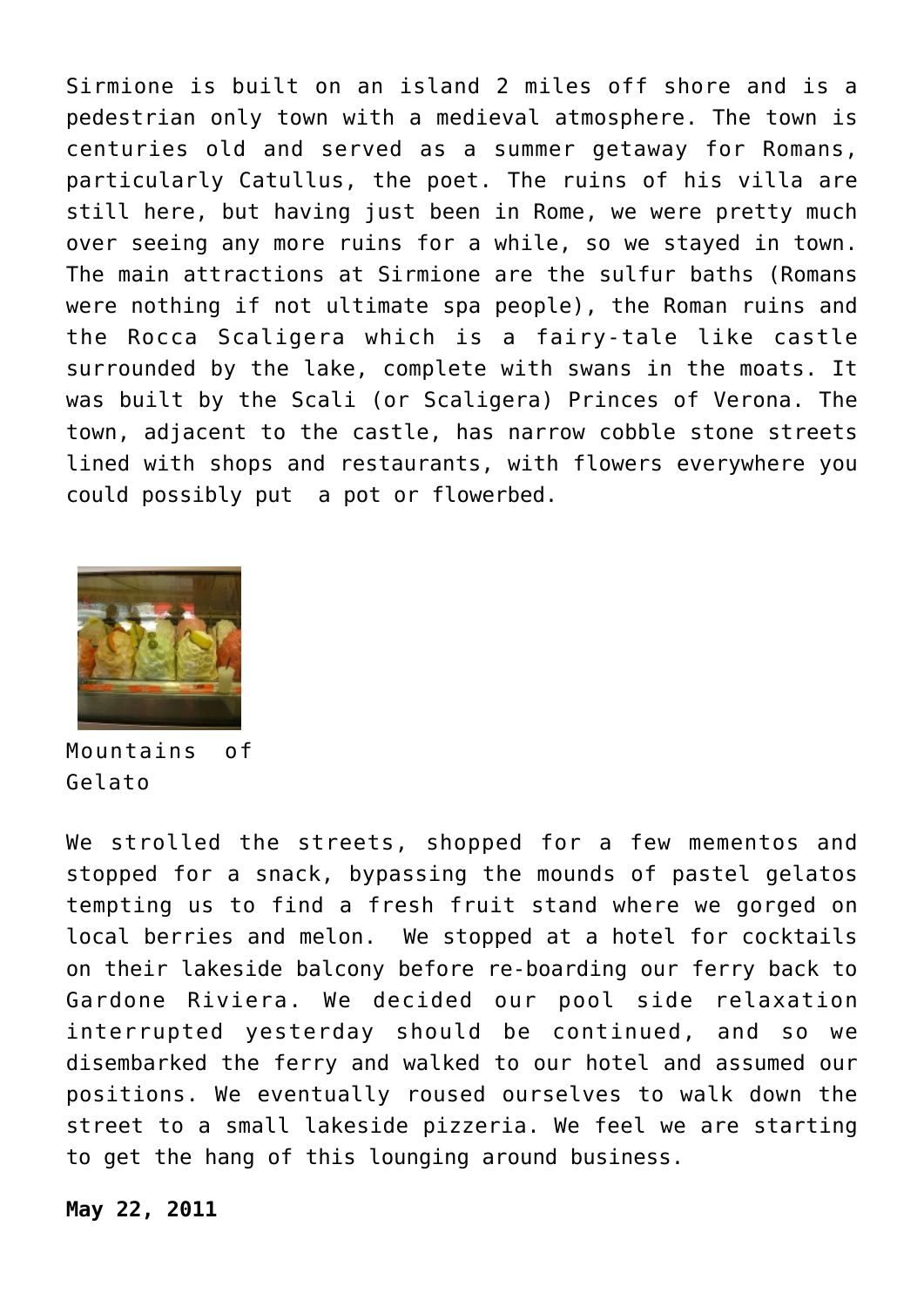**Dateline: Cortona, Italy**

**Latitude at Cortona 41.8 degrees North, Longitude 12.56 degrees East**



Sunflowers at a Flower Shop in Cortona

We had a long series of train rides starting at 6:30 to get to our destination for the next few days, the Tuscan village of Cortona . Our trip took us from the Veneto at the foot of the Alps through the rich farmland of Emilia-Romagna and into the hills of southernmost Tuscany where it borders Umbria. Tuscany is awash in vineyards and olive groves, farmhouses, villas and castles, cathedrals and churches – all in those stereotypically Tuscan colors such as burnt sienna and umber, tastefully faded and oozing character. Cortona is an ancient city in a country of ancient cities, founded by the Etruscans who were the predecessors of the Romans. They were apparently interesting people, and highly developed intellectually, aside from the fact that they believed you could tell the future by contemplating the entrails of animals. Historians believe them to be artistic and cultured, as evidenced by the pottery and jewelry they left behind. The name Tuscany is a derivative of their name. Tuscany, as in all of Italy, was really a loose confederation of city-states and was called Etruria going back to the Ninth Century B.C. Around 400 B.C. the Romans started taking over, but still maintained the tradition of feasts and revelry – in fact taking it to new heights, with the last Etruscan city captured in 256 BC. Cortona was a major power in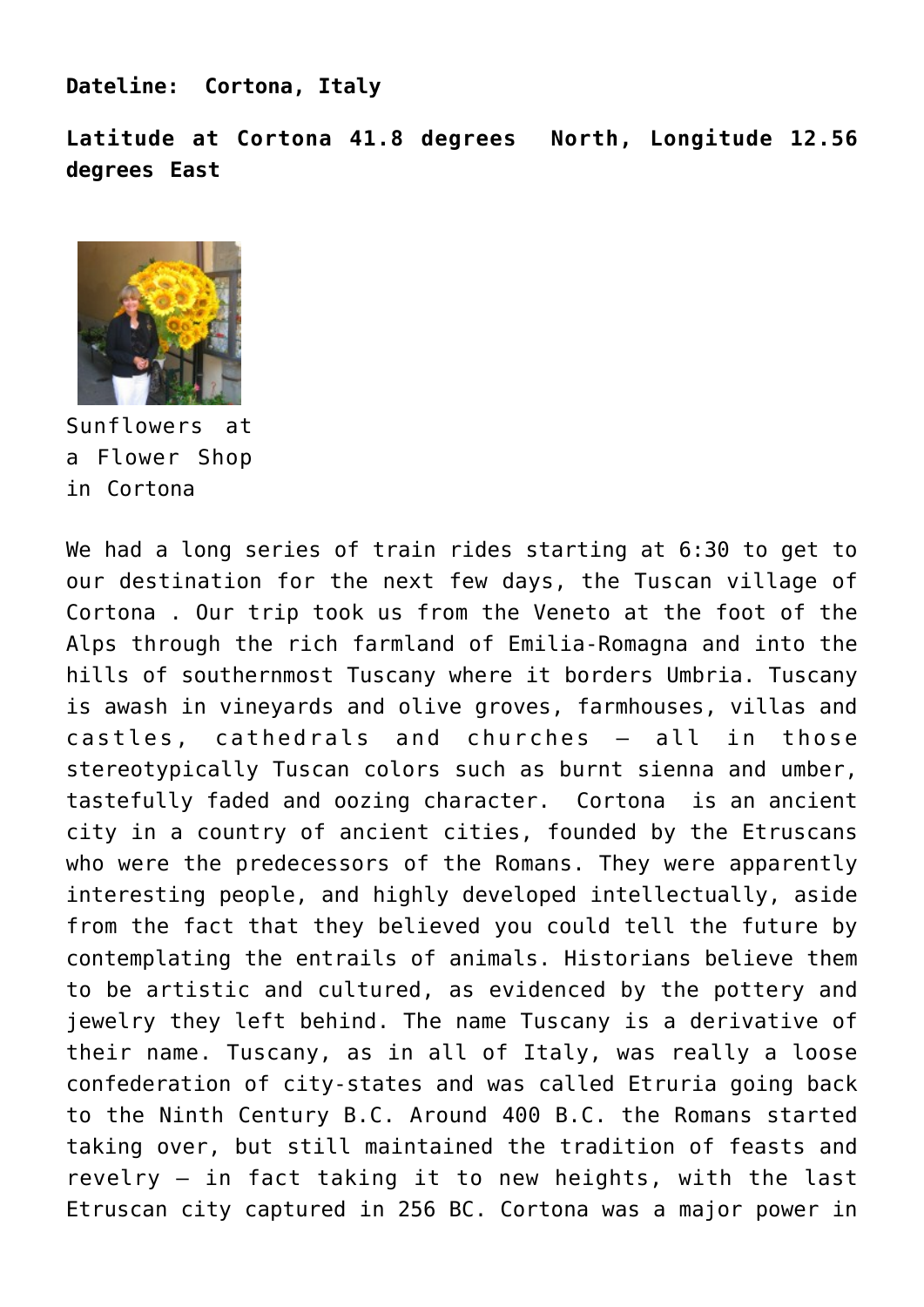medieval times, but because it later fell into obscurity, modern warfare thankfully passed it by and left much of the old city standing over the centuries.

We arrived on Sunday at the train station in Camucia and it would have been a long strenuous walk to Cortona, even without our luggage, and thus we understood why the guide book called for a bus ride; however the guidebook failed to mention that there are none running on Sunday– and there were no taxis there either. Fortunately when I called the hotel, they sent one of only a few that operate in the town at all, much less on Sunday and it took us up the hill in only a matter of minutes to the Hotel Santa Lucia on the Via Guelfa. The taxi delivered us to the doorstep of the hotel , and thankfully so since the street runs at about a 45 degree angle. We left our luggage at the hotel and set off exploring.



Tuscan Countryside beyond the Walls of Cortona

The town, constructed out of a crumbly sort of sandstone, sits on a 1,700 foot hill perched above the dramatic fields and vineyards that look as they have for centuries (as long as you can ignore the strip of highway and the train tracks in the distance that is). However in pre-Roman times, it was marshland so we don't really see what the Etruscans saw. Our view is only of ruins, wells and tombs remaining from their ancient settlement .The main street of Cortona is the Via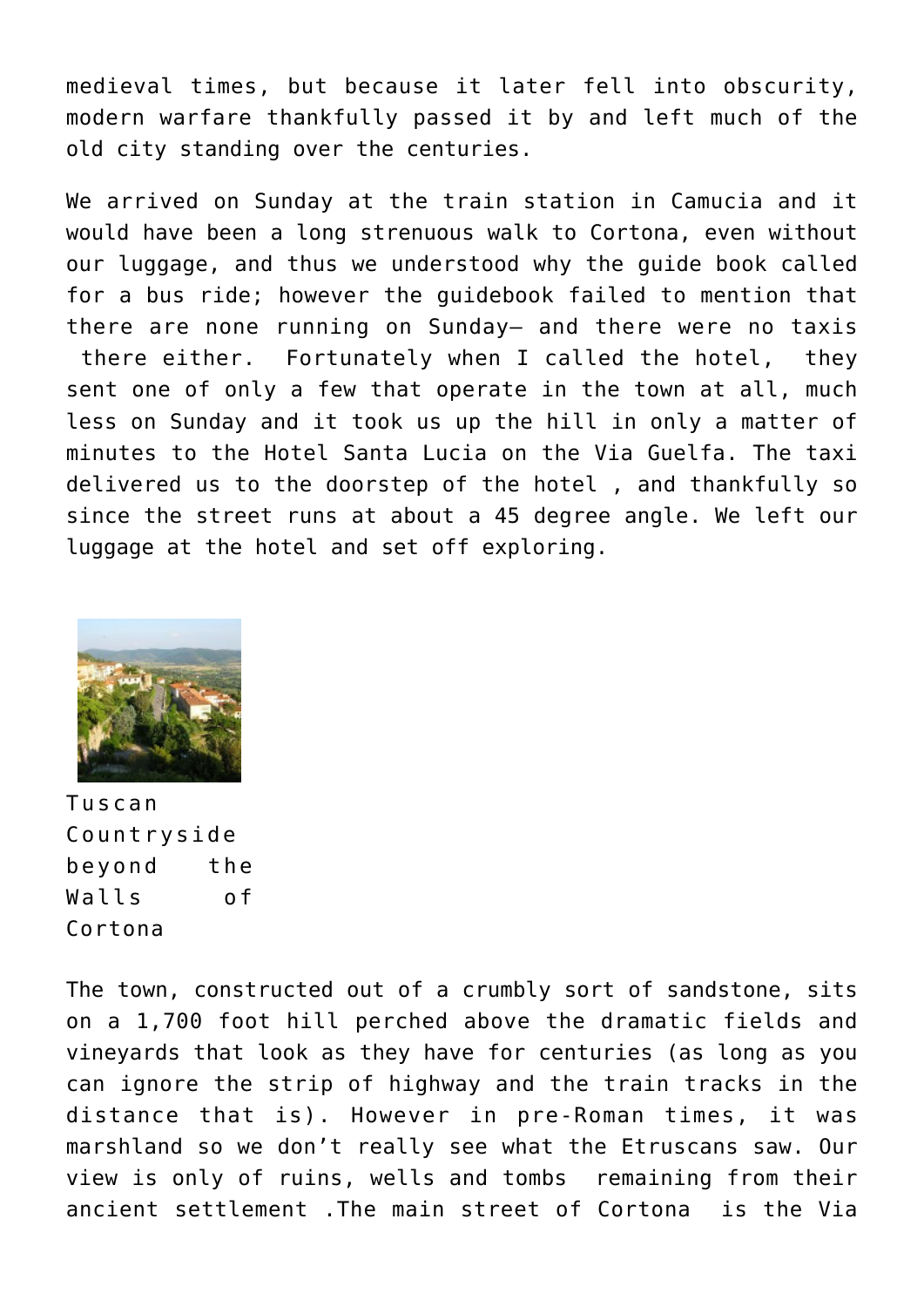Nazionale, which is the closest thing to a flat street in this town. It starts at the Piazza Garibaldi and continues through to the Piazza della Repubblica. This piazza is the heart of town where City Hall (the Palazzo del Comune) stands. Cortona today remains a walled city (built atop walls from the Etruscan era 2,500 years ago) with gates called "portas", with many stepped streets to accommodate the steep hills. Cortona was made famous most recently by Frances Mayes in her book, *Under the Tuscan Sun .* There was a movie by the same name, but they chose a heroine about 30 years younger and 50 pounds lighter than the real Frances, and made her svelte and single, presumably to add some credibility to those steamy love scenes that sell movie tickets and DVD's.



Piazza della Republica

Only a block away from our hotel, we found the Piazza della Repubblica and City Hall, which is a strange mix of medieval towers and a bell tower with a staircase much grander than the structures it leads to. There are many wooden balconies around the Piazza, which of course are reproductions of those from medieval times. We saw evidence of many more where there were holes visible in many buildings where the stone has lasted, but the wood has long since rotted. You can picture servants in the olden days throwing stuff off them onto unsuspecting commoners below – but today the pigeons do the honors. We enjoyed seeing the benches with the town elders (all men) sitting and visiting and they were gracious enough to move over to make room for us tourist types, but the cigarette smoke was so heavy, we couldn't tarry long. In Etruscan times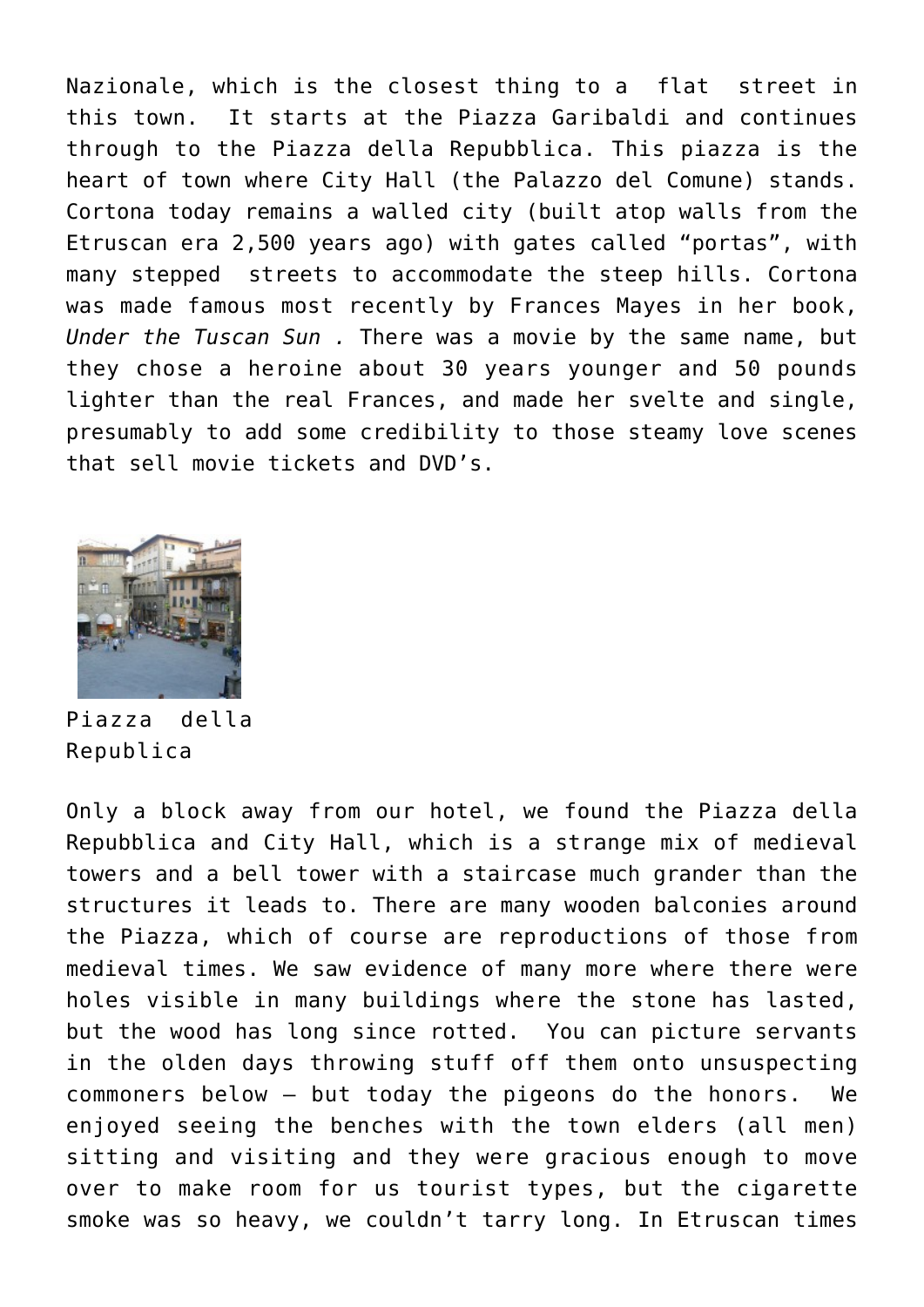a street led from this piazza up the hill to a temple, then in Roman times it became a forum. We particularly enjoyed sunset here with the changing pastels of the town's buildings, swallows darting around the square, and the local townsmen trudging up the steep and narrow winding streets leading from the piazza. We had



Giant Calzones at Fuflluns

dinner at Fuflun's Tavern Pizza (Fuflun was the Etruscan name for the god Dionysus), where we sat at the outdoor tables right on the street just a block off the Piazza Repubblica on the very steep Via Ghibellina. To accommodate the slope of the street, they had built small decks to make the tables sit level. Fuflun's served the biggest calzones I have ever seen – about the size of a hubcap folded in half. With great regret, Gary had to abandon his a little more than halfway through. A note on the rather intriguing names, the Guelphs and the Ghibellines. In the Middle Ages there was an ongoing feud

between the pope and various secular rulers of the  $14<sup>th</sup>$ Century. They each had their own warriors – the Guelphs who backed the Pope, and the Ghibellines who favored the secular factions. The basic argument was over who should rule over the other. This battling between the warring factions went on for years and was good for keeping life interesting in between bouts of plague, famine and various natural disasters.

**May 23, 2011**

**Dateline : Cortona, Italy**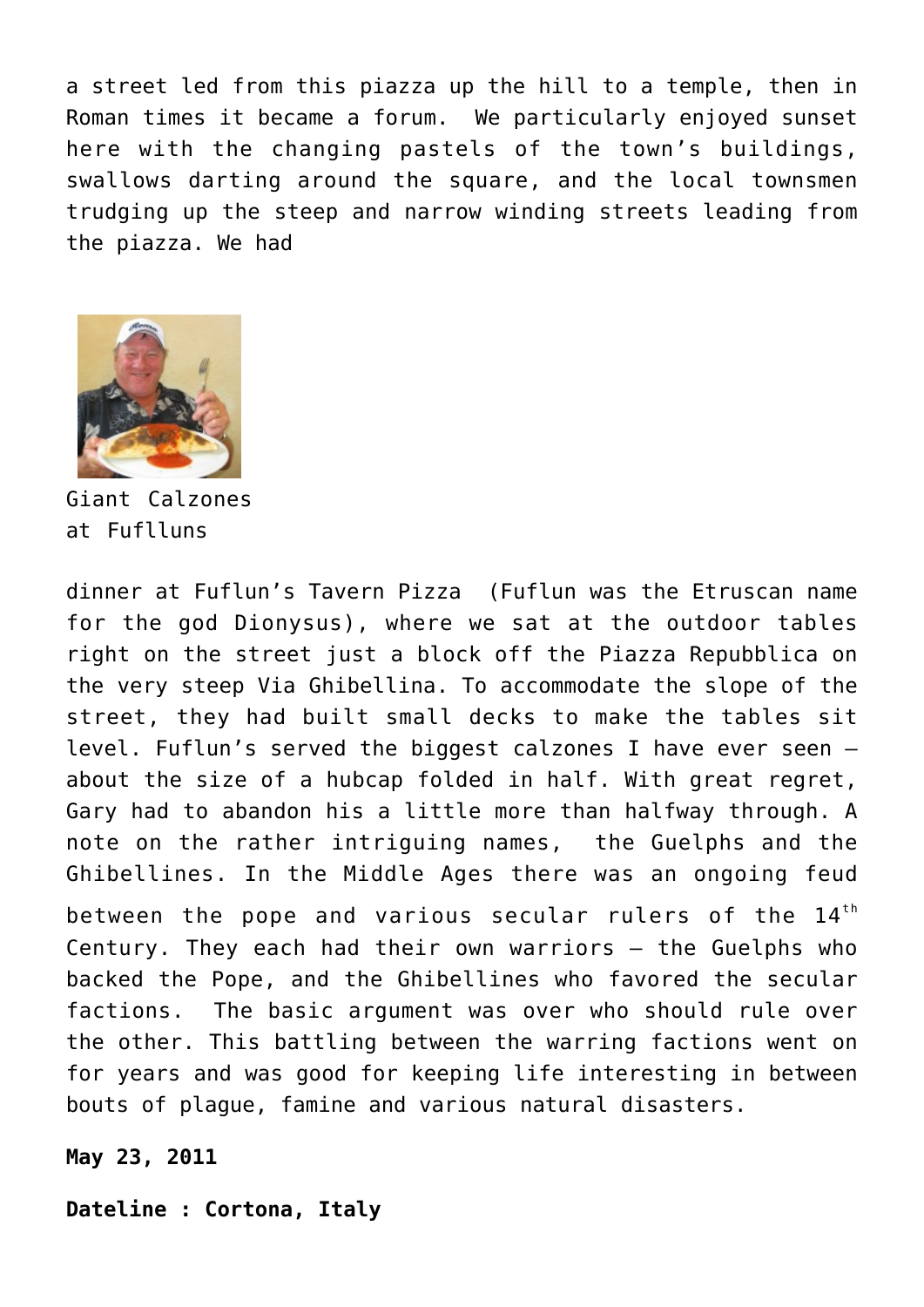

Along the Way of the Cross Above Cortona

There are a number of great walks in Cortona, so we ambled around town, and eventually made our way up to the Santa Margherita Basilica just below the peak of the hill that Cortona occupies. En route we passed the Stations of the Cross (commemorating the 14 different places and events that took place as Jesus carried the cross to Golgotha). This basilica (also called the Santuario) is named after the patron saint of Cortona, Santa Margherita (no relation to the beverage of the same name) and she is buried here in the Santuario.

Margherita was a 13<sup>th</sup> Century rich girl (and reportedly an unwed mother who took care of the poor. There were reports that a 13<sup>th</sup> century crucifix that "talked" to her. She was also a follower of St. Francis from nearby Assisi. Many believe she protected Cortona



Basilica of Santa Margherita

from WWII bombs, but then again, it would have to be a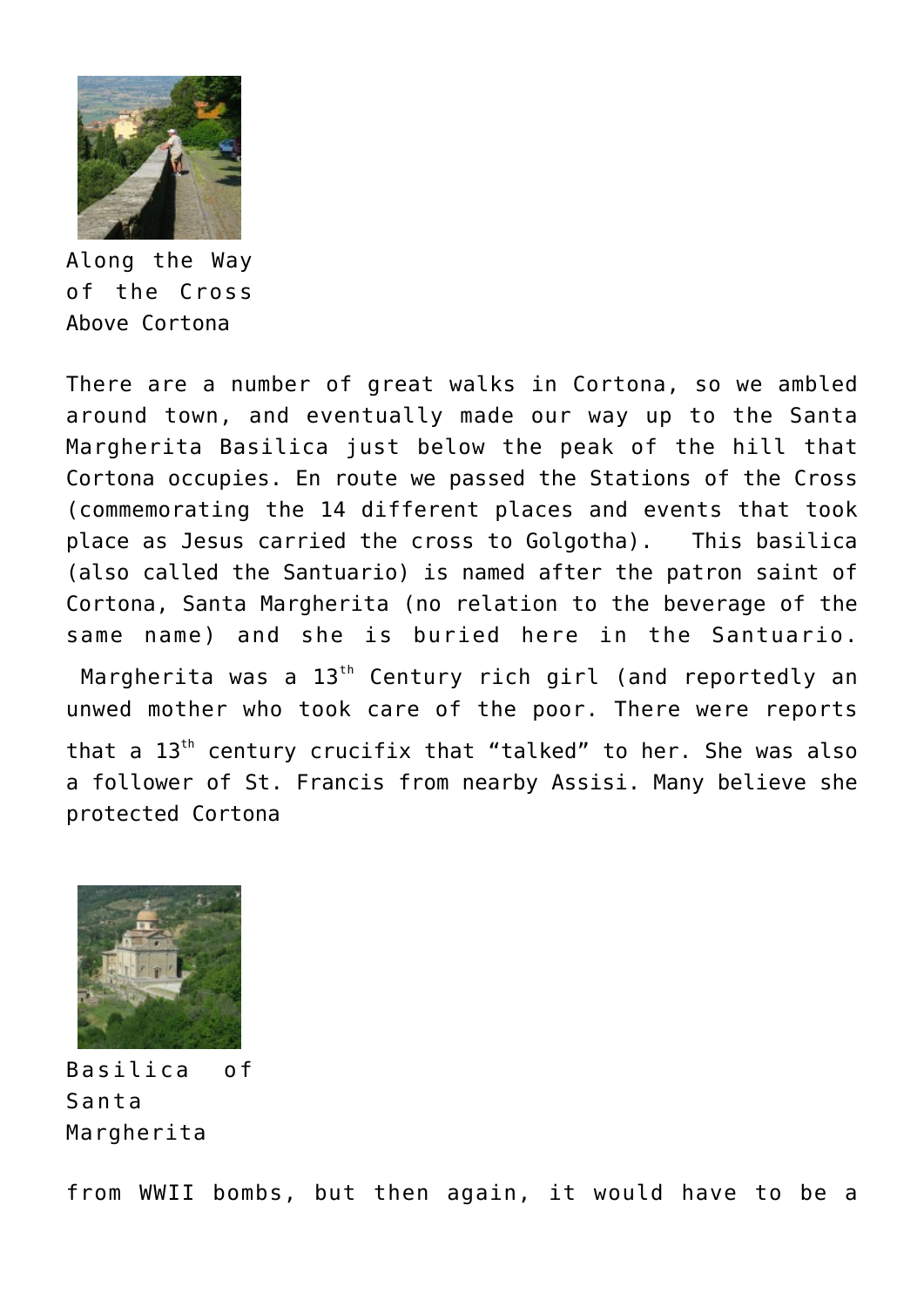severely off-course bomber which would drop a payload here.

 We only had a quick peek inside the basilica, because a cleaning lady banished us from the church since she was mopping. She didn't speak English, but we got the message from her brandished mop and so we wisely moved on. At the very top of the hill is the the Medici Fortress which is advertised as a 30 minute climb from town, but this does not include stopping and panting for air periodically. The Medici Fortress, used in medieval times to defend the town, occupies the highest point on the hill above the Basilica. The views were great, but a documentary crew was doing some sort of filming so we didn't spend much time.



The View from the Piazza Garibaldi

We walked back down to the village, taking care that our feet didn't run away with us on the steep down slope, and found ourselves under the sycamore trees at the Piazza Garibaldi. There is a belvedere here, a park like promontory on the city wall that didn't exist in medieval times. It was built in the Romantic era during the Age of Napoleon just so people could sit and enjoy the view. It is named after Guiseppe Garibaldi – a General who helped unite a greatly diverse Italy in the 1860's. From here you can see a bit of the village of Assisi (home of St. Francis) and a small lake called Trasimeno where Hannibal defeated the Romans in 217 BC with 15,000 dying in the battle, shortly before things ended badly for Hannibal and his elephants. Off to the right are the vineyards and the town of Montepulciano.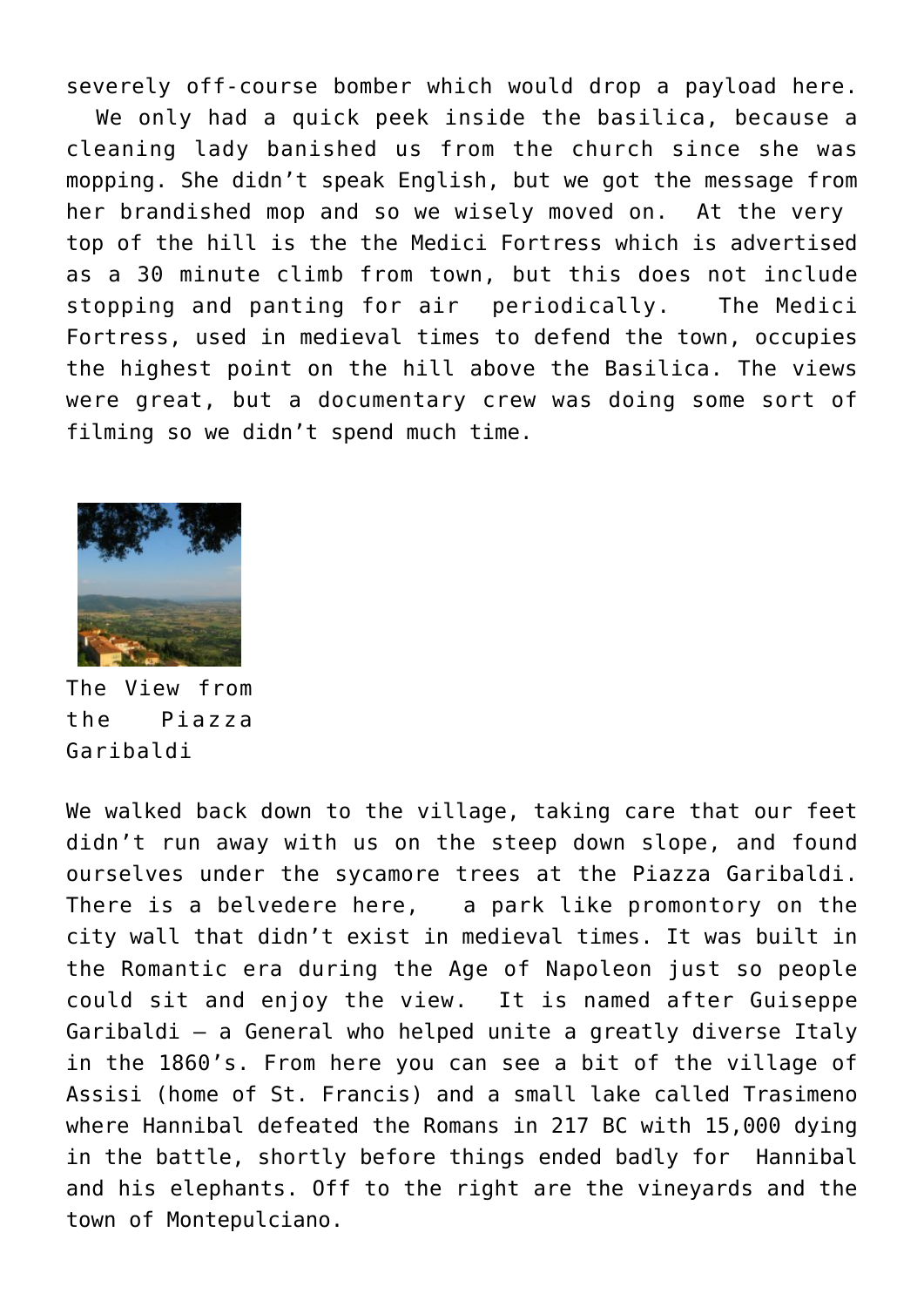We walked through the tiny Piazza Signorelli whose main attraction is the Casali Palace which was the headquarters for Florentine nobles who controlled the city at one point. Every 6 months or so Florence would send a new captain to be in charge, who would add his coat of arms to those who preceded him, and they are still on display today. Signorelli is the name of two famous artists (religious themed paintings of course) from Cortona who lived in medieval times, with the most famous being Luca Signorelli. It seems that there are unassuming "chiesas" (translation chapels or small churches) on every corner, many of which house priceless paintings.

There were several museums which we skipped in favor of just walking since the weather was fabulous and much too good to be inside. We also missed the Etruscan tombs in an area called Il Sodo which are called "melone" for they are said to be melon shaped. There is quite a bit of excavation still going on and with special permission, tourists can visit the site and watch.

We also did a stroll by of the Piazza del Duomo where another big church, the Cattedrale stands, which is no longer considered a true cathedral since they no longer have a bishop. The Cattedrale is very unassuming and in fact a bit "underwhelming", compared to cathedrals in Sienna and Florence, but there were beautiful views from here. We could also see the town cemetery which was moved from this area where the Piazza del Duomo is now in Napoleons' time due to hygiene concerns – something to do with high ground and gravity and porous rock presumably, although some say it was just their excuse to reclaim this prime real estate.

The plan was for Paul and Kathy to return to Rome for their flight home tomorrow, and Gary and I would proceed through Rome and on south to Sicily. We decided to book a reservation since it was a lengthy trip . We also decided to break up the trip with an overnight stay in the city of Salerno along the way (more on that adventure in the next segment of the Great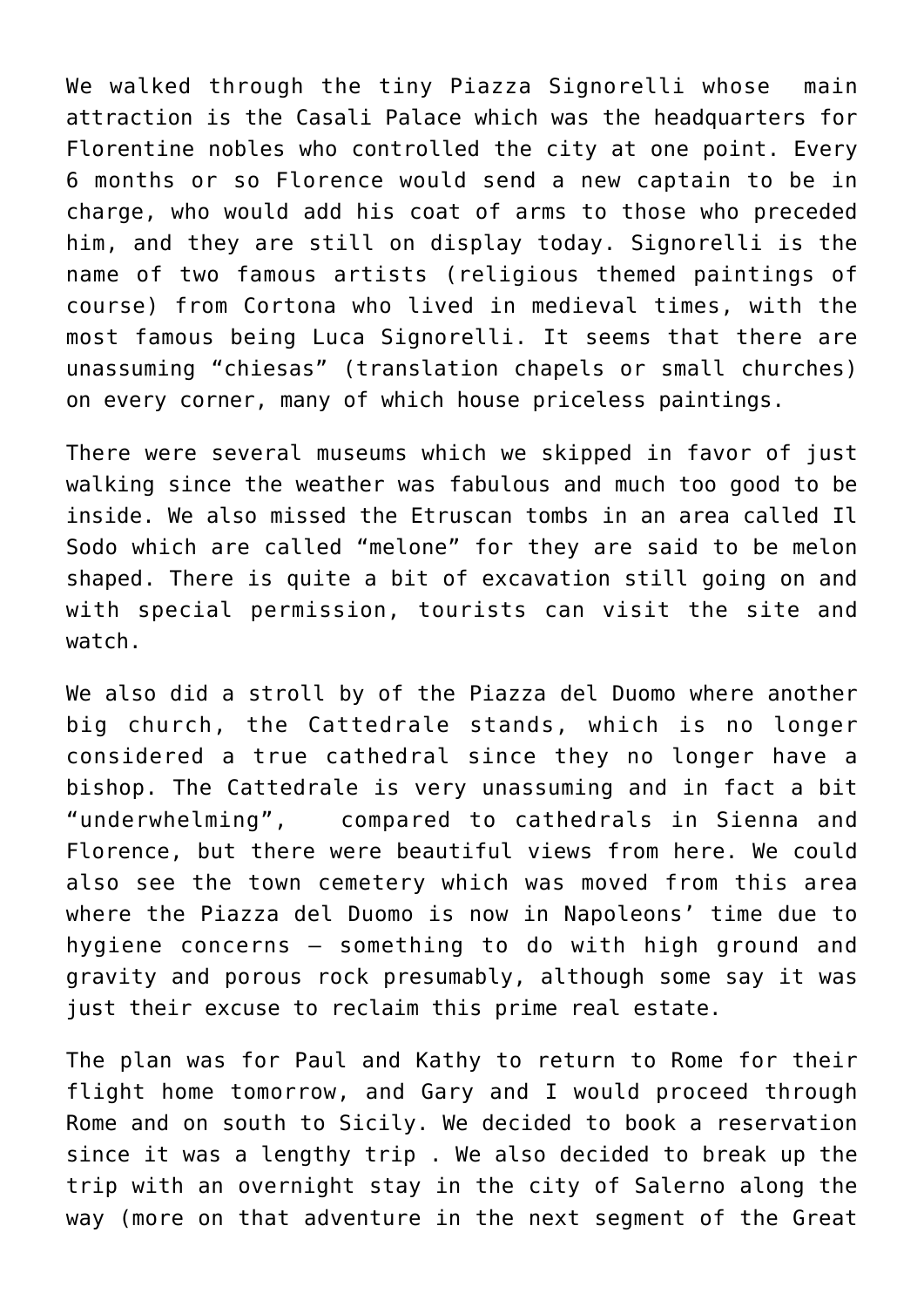Adventure Travelogue). We stopped into a local travel agency called Tuscan Magic and encountered an agent who spoke little English. She told me (or so I thought) that she was getting ready to close for lunch and I should come back in an hour, which I did. It was close to two hours later that she came strolling up the street licking a gelato, but the good news was that I was first in line to see her. (The other people behind me must have known that one o'clock doesn't meant one o'clock in Italy.) As we proceeded with our transaction, I was a little alarmed that her English seemed to have melted away with the gelato and so we were going total Italian, plus I had to explain to her what a rail pass was, what a Social Security number was (needed by Citibank to confirm that I was really me using this Master Card number) and most alarmingly where Salerno was. I thought I was missing something when I understood her to say that the train cars are actually put onto the ferry and hauled across the Straits of Messina to Sicily. But as it turned out – my Italian must have been at least passable at this point because that is precisely what happened – but I digress.



Under the Tuscan Sun at Bramasole

After a few hours booking with Tuscan Magic (well with a casual lunch thrown in, it was more like 3), we had a few house of daylight left, so walked out to Bramasole (which means "yearning for the sun" ), the house that Frances Mayes and her husband Ed bought and renovated as described in *Under the Tuscan Sun.* It is built on a hillside that has morning sun